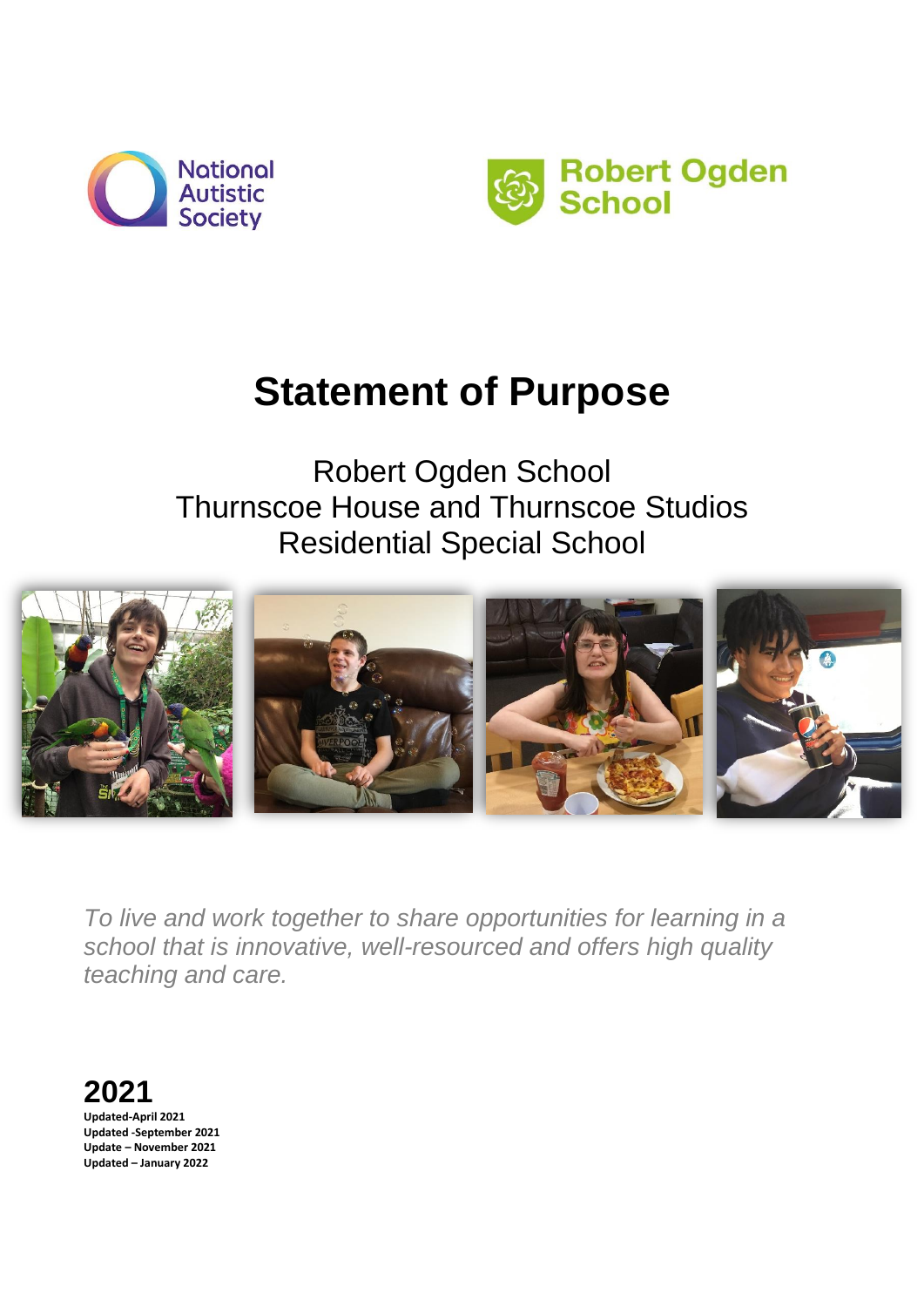## **Table of Contents**

| Aims, Registration and Objectives                                 |   |  |
|-------------------------------------------------------------------|---|--|
| <b>Facilities and Services Provided</b>                           |   |  |
| The Organisational Structure                                      |   |  |
| Admissions Criteria & Transitions                                 |   |  |
| Arrangements for Children's Health                                |   |  |
| Arrangements for Leisure Activities and Extended Curriculum       |   |  |
| Arrangements for Consulting with and Supporting Children          | 9 |  |
| Fire Precautions and Emergency Procedures                         |   |  |
| <b>Arrangements for Contact</b>                                   |   |  |
| Arrangements for Dealing with Complaints                          |   |  |
| <b>Promoting Positive Behaviour and Relationships</b>             |   |  |
| Arrangements for Child Protection and Countering Bullying         |   |  |
| <b>Equal Opportunities</b>                                        |   |  |
| Arrangements for the Implementation and Review of Placement Plans |   |  |
|                                                                   |   |  |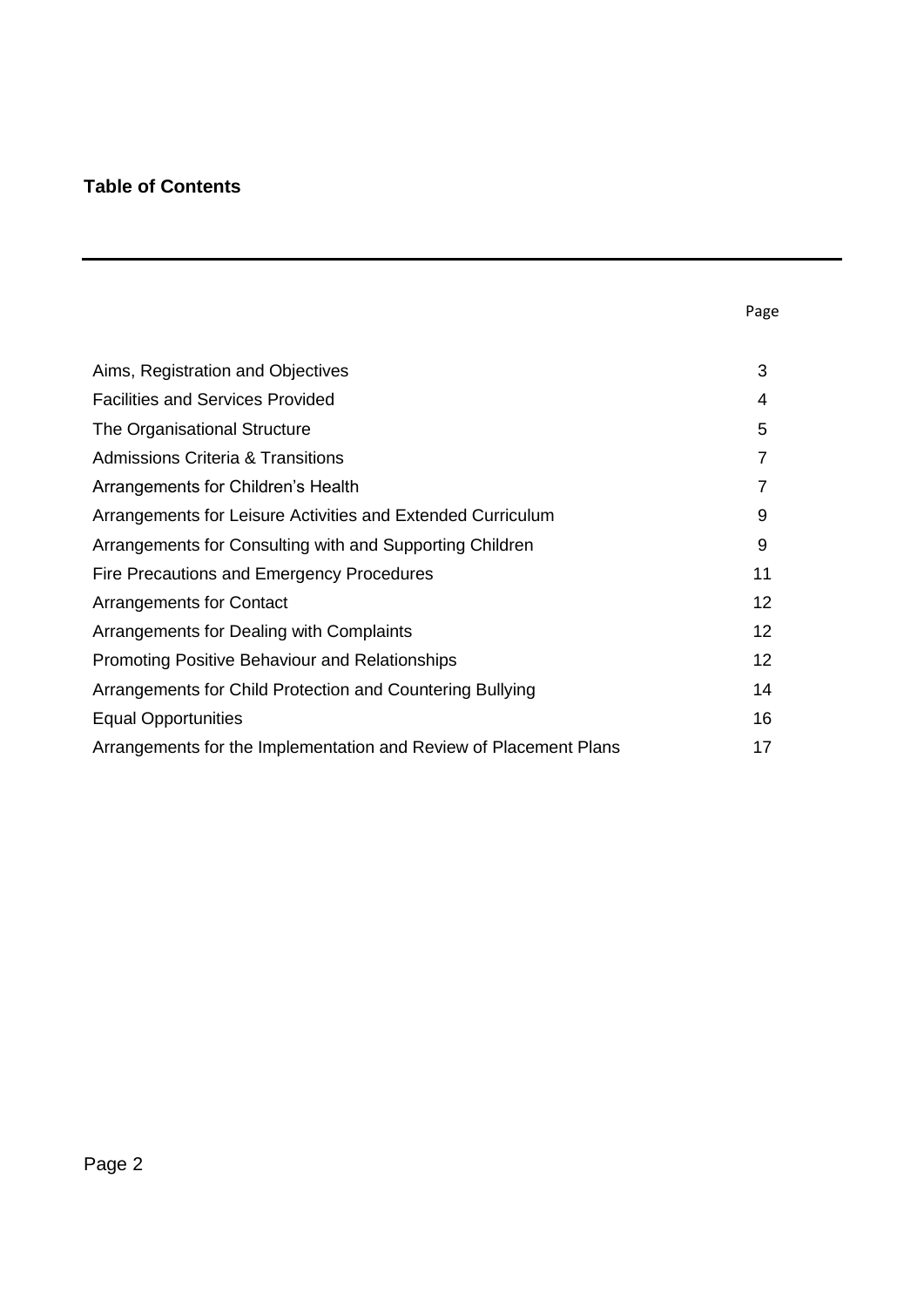## **1. Aims, Registration and our Objectives**

### **The Aim of Thurnscoe House and Studios**

The aim of Thurnscoe House & Studios is to offer each child/young person a planned education and care programme, appropriate and individually tailored to enable them to fulfil their potential and prepare them for life after school.

#### **Our School's Vision Statement**

To live and work together to share opportunities for learning in a school that is innovative, wellresourced and offers high quality teaching and care.

#### **Our Registration with Ofsted**

Thurnscoe House & Studios is registered with The Department of Education {DFE} as a Residential Special School and is subject to the National Minimum Standards for Residential Special Schools. We are registered to work with up to 10 young people per day both boys and girls, who have a primary diagnosis of Autism aged between 8 and 19 years of age. All young people who join the school will have an Education Health Care Plan (EHCP). Both services can offer either a 38 week placement or flexi boarding Monday to Friday during term time to children and young people who access the Robert Ogden School for their specialist education. Flexi boarding is also available six weekends per year and four weeks of the school holidays to children who already access the service.

Referrals and admissions can occur throughout the year. Families may request informal visits or the young person's Local Authority may enquire or apply formally.

Our admissions procedures offer a planned and structured transition for young people into the service and this will be designed to meet requirements and requests from the young person and the people around them. For this reason we are unable to consider emergency placements.

#### **Values and Objectives**

We recognise that for some young people living within a family is not always possible, and that staying in a residential school can be the most appropriate alternative. Therefore, Thurnscoe House & Studios objectives are to provide:

- Opportunities for each child/young person to learn and grow and make informed choices about their future so they can eventually reintegrate into the wider community
- A physically and emotionally supportive residential environment within established boundaries for the young people we support.
- Respect and dignity for each and every individual regardless of their race, gender, cultural background, Sexual Orientation or ability.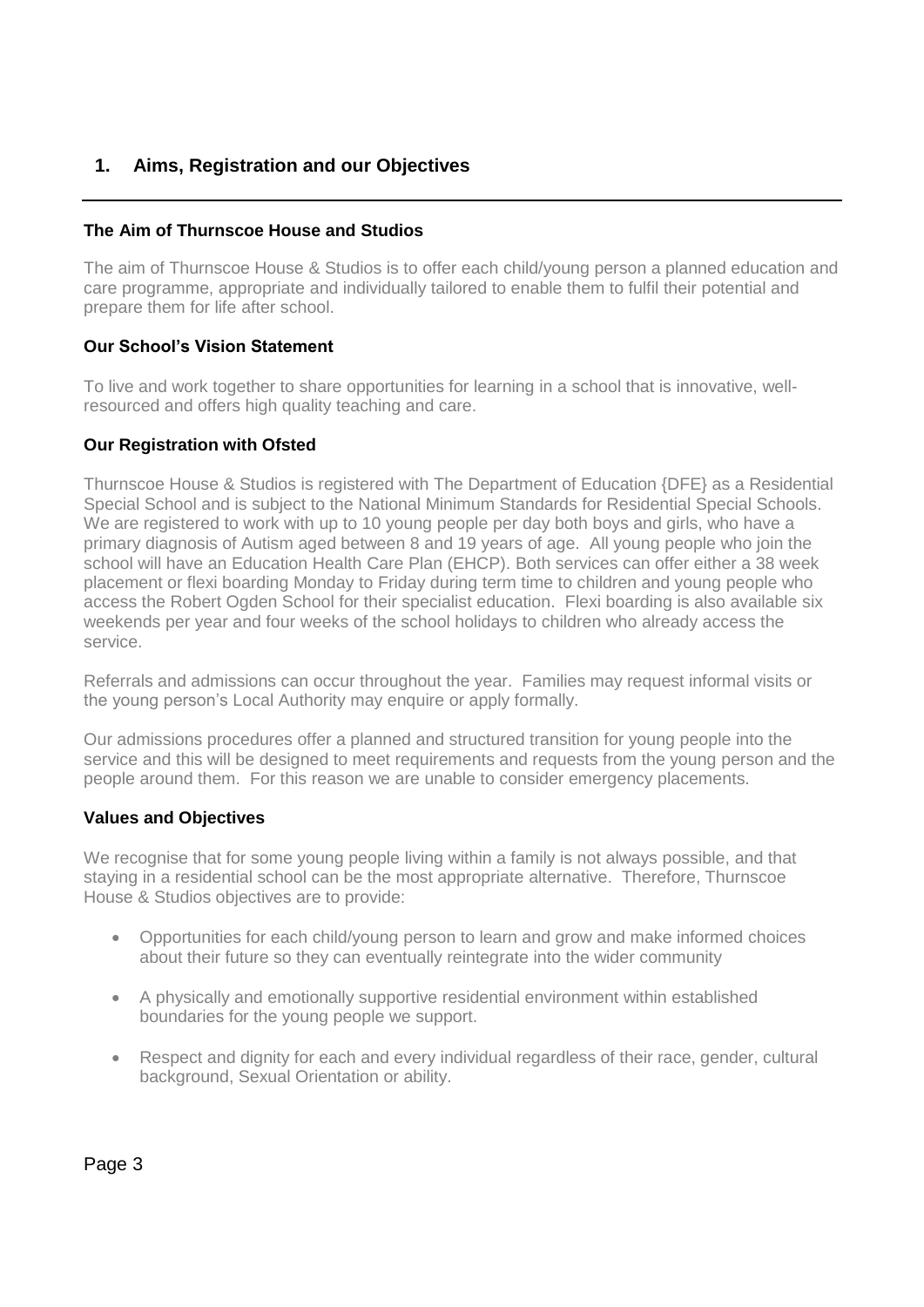- A caring, nurturing and stimulating environment that enables young people to reach their potential, building on strengths and celebrating individual achievements, whilst taking all reasonable measures to minimise the risk of harm to self or others.
- A safe environment, free from abuse in its many forms, including bullying and any behaviour that is disrespectful of the individual or groups of individuals or their family or community.
- Individual education packages for each young person, which will offer them the chance to maximise their future life choices.
- A working partnership with each child/young person and in co-operation with other agencies in order to provide a continuity and consistency of care that will benefit the young person as a whole.
- An open and honest learning environment for all young people and staff

## **2. Facilities and Services Provided**

### **Our Location**

Thurnscoe House and Thurnscoe Studios is a single service which is delivered in two buildings on the school site.

Thurnscoe House is a six bedroom property with en- suite bathrooms and its own garden. The house is a two storey building and designed with a ground floor bedroom to accommodate a child that may have difficulties accessing group living on a full time basis. The facilities within Thurnscoe House include a recreational lounge, a craft/homework room, a kitchen, one cloakroom, a laundry room, and a large garden. There are televisions, games consoles and iPads available for homework and leisure.

Thurnscoe Studios is a single storey building with its own garden which has been developed to provide young people with the opportunity to develop their independence further, in preparation for future placements. This service works closely with the school's Inclusion Hubs and therefore is able to offer specialist support to young people with a Pathological Demand Avoidance (PDA) diagnosis or young people who respond positively to this specialist practice. The home has a central recreational lounge, central kitchen and four studio apartments. Each studio has a sleeping/living area, en-suite and a kitchenette.

Each House has access to the school playground sports hall and football pitch.

Children have the opportunity to personalise their bedrooms or studio with paint colours, soft furnishings, photographs, posters, pictures and personal possessions. We will endeavour to ensure each child using our flexi boarding uses the same bedroom, however as bedrooms will not solely be allocated to one individual the home will make sure personal effects are protected and secure once the child leaves the service. Items will be put back in place, prior to them returning for their next stay.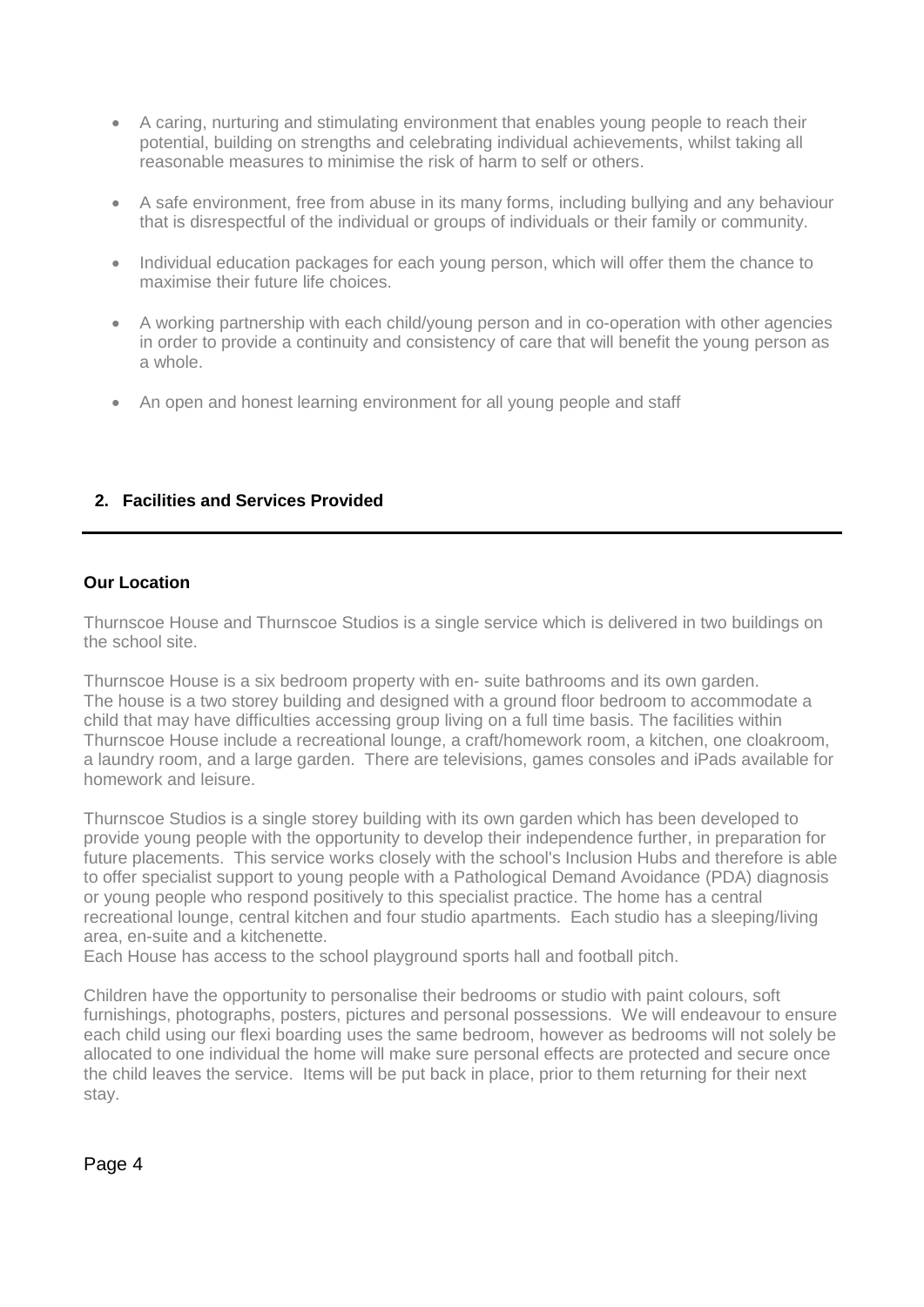## **Electronic or Mechanical Means of Surveillance**

The residential accommodation is reserved for the use of those children designated to use it, and is protected from access by unauthorised persons in the form of a keypad or proximity fob system on the front door. The CCTV coverage does not intrude on children's privacy and cameras are directed to cover the grounds. The service has its own risk assessment which covers access within the building. Some young people may request to be allocated a door fob to enable them to egress the service once a comprehensive risk assessment has been carried out and parental permission obtained. There are two open doors one in Thurnscoe Studios and two in Thurnscoe House that are left open throughout waking hours to enable the children to leave the service should they wish to do so. These doors are secured at night to prevent intruders.

Both services have some accessibility restrictions, for example there are locked doors to the medical room, sharp knives are locked in a safe, some cleaning products are kept in a locked cupboard and the front doors have an electronic fob. Each child has a Restriction of Liberty Review which highlights restricted access for the individual.

Children with Epilepsy may require an audio monitor to be in their room during sleeping hours to enable night staff to hear if they are having a seizure. This is recorded on the child's individual risk assessment and parents have given written consent.

Social workers where relevant have also been made aware.

## **COVID-19**

During the COVID-19 pandemic further cleaning products have been purchased for staff and child use. Due to this the staff office and staff toilets are now kept locked for the safety of all children.

#### **Facilities and Services**

The School has a Personalised Support Team (PST) consisting of one Highly specialised Speech and Language Therapist, one Speech and Language Therapist and an occupational therapist. The school has a senior educational psychologist who is working on a consultancy basis. Two Communication Coordinator's and two Behaviour Coordinator's. The PST support the residential teams on a regular basis through offering specialist support, resources, advice and guidance, and support the review of Communication Profiles, Sensory Profiles and Individual Behaviour Support Plans.

## **3. The Organisational Structure**

#### **Leadership and Management**

The School and its associated care provisions employ approximately 265 staff and operates a management model with clear responsibilities on strategy and operational management. The use of relatively flat hierarchies provides improved communication with and monitoring of staff.

The Principal Lorraine Dormand leads the Senior Leadership Team, which consists of: Deputy Principal, Senior Speech and Language Therapist, Registered Manager, Head of Care, Business and Finance Manager, Human Resources Manager, Well-being and Safeguarding Manager and the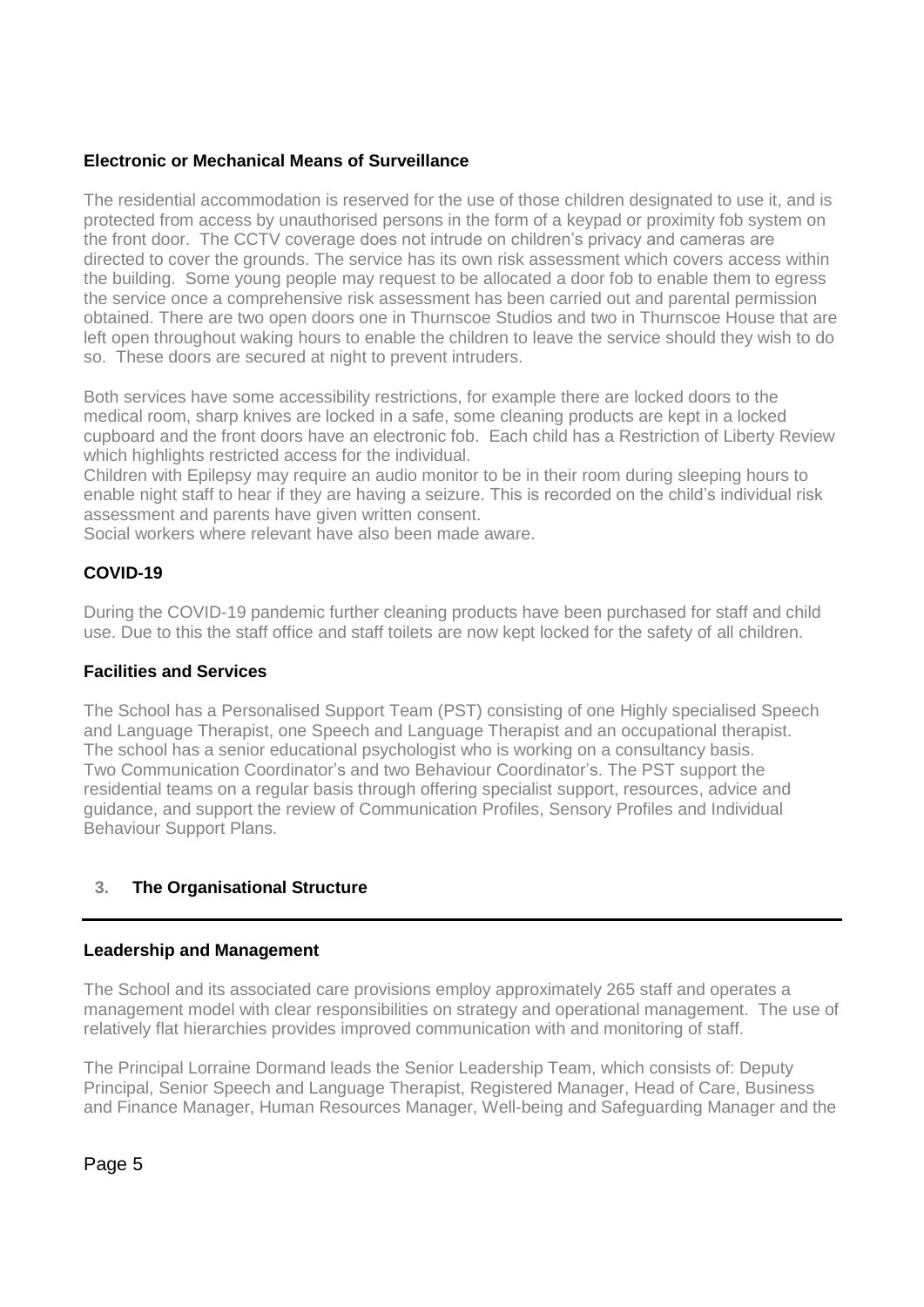Facilities Manager. The team meets formally once a week during term time to discuss a variety of matters including policy, learning & development, welfare and incidents.

Safeguarding children is timetabled each month and the meeting comprises of the Principal and the Designated Safeguarding Leads to review the Safeguarding Database. Thurnscoe House & Studios will also alert the Responsible Individual each half term of any concerns that have been raised and logged on the database. Thus the Responsible Individual is able to check and challenge decision making.

All staff have access to CPOMS to record any incidents or safeguarding concerns.

| <b>Name</b>        | <b>Job Role</b>                                                  | Qualifications                                                                                                                                                                                                 |
|--------------------|------------------------------------------------------------------|----------------------------------------------------------------------------------------------------------------------------------------------------------------------------------------------------------------|
| Lorraine Dormand   | Principal                                                        | <b>BEd, NPQH</b><br><b>DSL</b>                                                                                                                                                                                 |
| Jon Mount          | Deputy Principal                                                 | MA, BA, PGCE<br><b>DSL</b>                                                                                                                                                                                     |
| <b>Gael Hawley</b> | <b>Senior Educational</b><br>Psychologist<br>{Consultancy basis} | PGCS, BSc (Hons) Psychology, MSc Educational Psychology,<br>DEdPsy.<br>Chartered Member of the British Psychological Society,<br>Registered with the HPCP                                                      |
| Laura Wardle       | Highly specialised<br>Speech and<br>Language Therapist           | <b>BSc Psychology</b><br><b>MedSci Clinical Communication Studies</b><br><b>RCSLT and HCPC registered</b>                                                                                                      |
| Hannah Smith       | <b>Head of Care</b><br><b>Thurnscoe House</b><br>and Studios     | <b>B.A (HONS) Applied Social Sciences</b><br>Level 3 Diploma in Children and Young People's Workforce<br>Level 3 Management<br>Working towards Level 5 Diploma in Management<br><b>DSL</b>                     |
| Emma Knott         | <b>Registered Manager</b><br>at Clayton Croft                    | Advanced Diploma in Health and Social Care Children and<br>Adults. Level 3 Diploma In Childcare,<br>Person Centred Planning Facilitators award.<br>Level 5 Diploma in Leadership and management.<br><b>DSL</b> |
| John Green         | <b>Business and</b><br>Finance Manager                           | BA (Hons), PDPM, GDL, MCIPD, TDLB D units 32/33/34, NVQ<br>$2$ in IT.                                                                                                                                          |
| Jenny Martin       | <b>HR Manager</b>                                                | <b>Chartered MCIPD</b>                                                                                                                                                                                         |
| Sean Keavey        | <b>Facilities Manager</b>                                        | NVQ 4 Management, ONC in Engineering,                                                                                                                                                                          |
| Lynne Taylor       | Quality and<br>Compliance<br>Manager                             | CSS, NVQ 4 Management, PQ1 - Post Qualifying Qualification,<br>C & G Management for Care<br><b>DSL</b>                                                                                                         |
| Sara White         | Well Being and<br>Safeguarding<br>Manager                        | Certificate in Education, CMI Level 5 NVQ Diploma in<br>Management (QCF), SVQ 4 Health & Social Care<br><b>DSL</b>                                                                                             |
| Lizzie Carolin     | Highly specialised<br>Occupational<br>Therapist                  | <b>BSc Hons Occupational Therapy</b><br>Sensory Integration Practitioner (Level 3)<br><b>Therapeutic Listening</b>                                                                                             |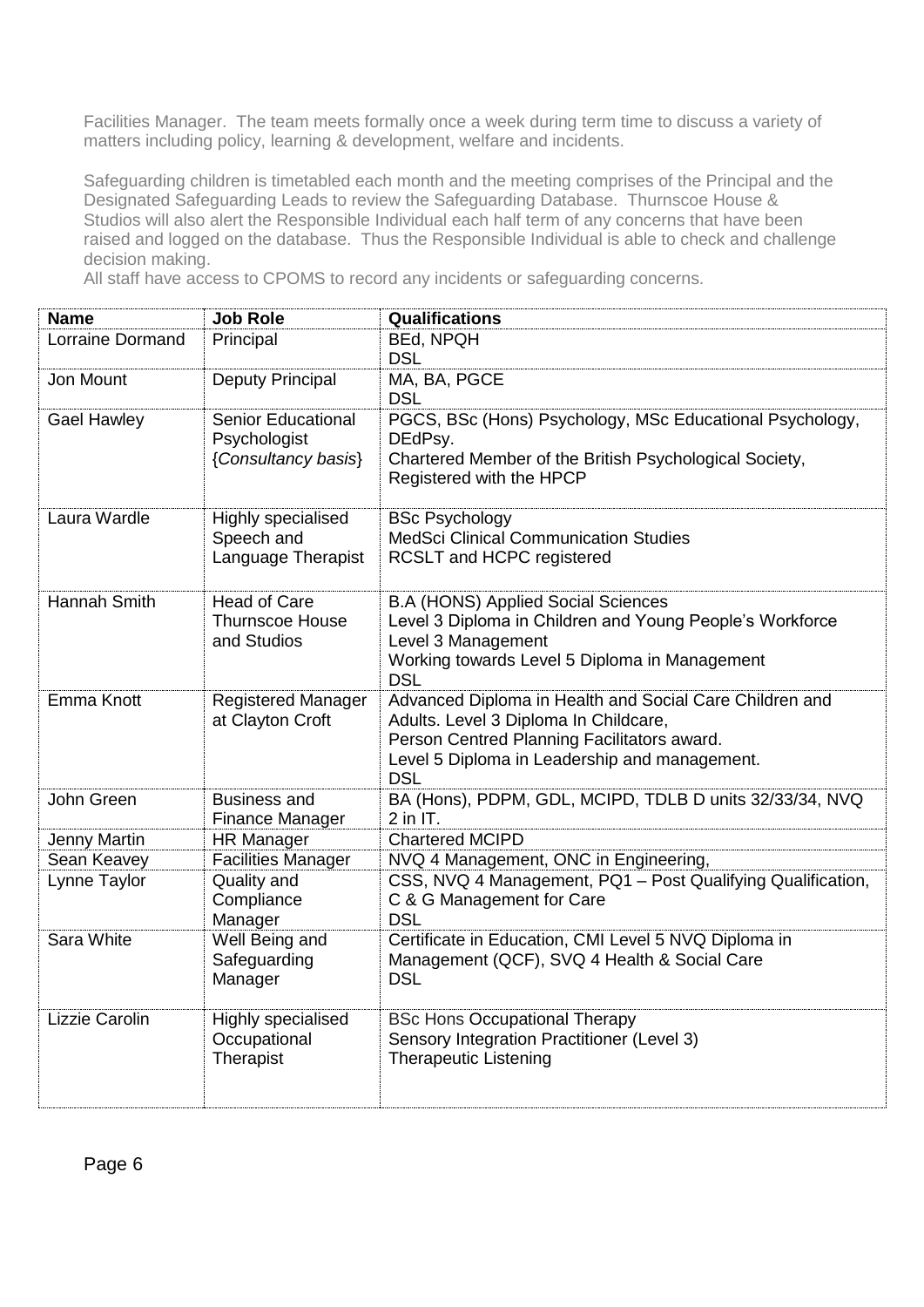## **The Organisational Structure of Thurnscoe House and Studios**

The structure of Thurnscoe House and Studios consists of: Head of Care 2 Team Leaders, 3 x Senior Support Workers (Shift Leaders) Sufficient Support Workers to staff all our shift needs {Awaiting recruitment for a Senior night waking and a Senior on a morning, and support workers for the AM and PM shift.}

Awaiting a member of staff to take on additional responsibilities as the service's Safety Action Group representative {SAG}.

We use part time staff or staff from the school to fill shortfalls in staffing. In circumstances when we are unable to cover staff shortfalls by familiar school staff we use agency staff. These staff will be from specific agencies and detailed requirements are given to ensure the children and young people receive the best possible care. We aim to use the same agency staff on each shift to provide consistency for the children and young people.

Our shift times are as follows; mornings 07:00 -10:00, afternoons 14:15 – 22:15 and night waking  $22:00 - 07:15$ .

We currently have 7 staff qualified to Level 3 in Children and Young People's work force, 6 staff are working towards this qualification while others will be enrolled on completion of a successful probationary period.

The Head of Care has completed a Level 3 Management Qualification and is also working towards completion of the level 5 Diploma in Management. One Team leader is working towards her level 3 Management Diploma.

To enhance knowledge further both team leaders are awaiting Safer Recruitment Training and DSL training.

In the absence of the Head of the Care the team leaders will deputise until their return. Members of the Senior Leadership team will also be made aware.

#### **4. Admissions Criteria and Transition**

Our admissions procedure encourages parents/carers/authorities to visit the school for an informal visit and to view the facilities.

Applications for day placements, 38 week residential placements, flexi boarding or 52 week residential placements are made in writing. Either by the Local Authority, Health Authority and/or parent/carers. Upon receipt of a request for placement, together with relevant documentation the admissions procedure will commence.

Thurnscoe House and Studios work alongside the school to ensure there is a planned assessment and transition. During the assessment careful consideration will be given to the compatibility with the current cohort of either Thurnscoe House or Thurnscoe Studios. Regard to chronological age, developmental age, interests, impact on others and wishes of the young person and their parents/carers will all be considered before a place can be offered.

Transitions are tailored to each child's specific needs and these are discussed with parents, Social Workers, Teachers and wherever possible the child themselves.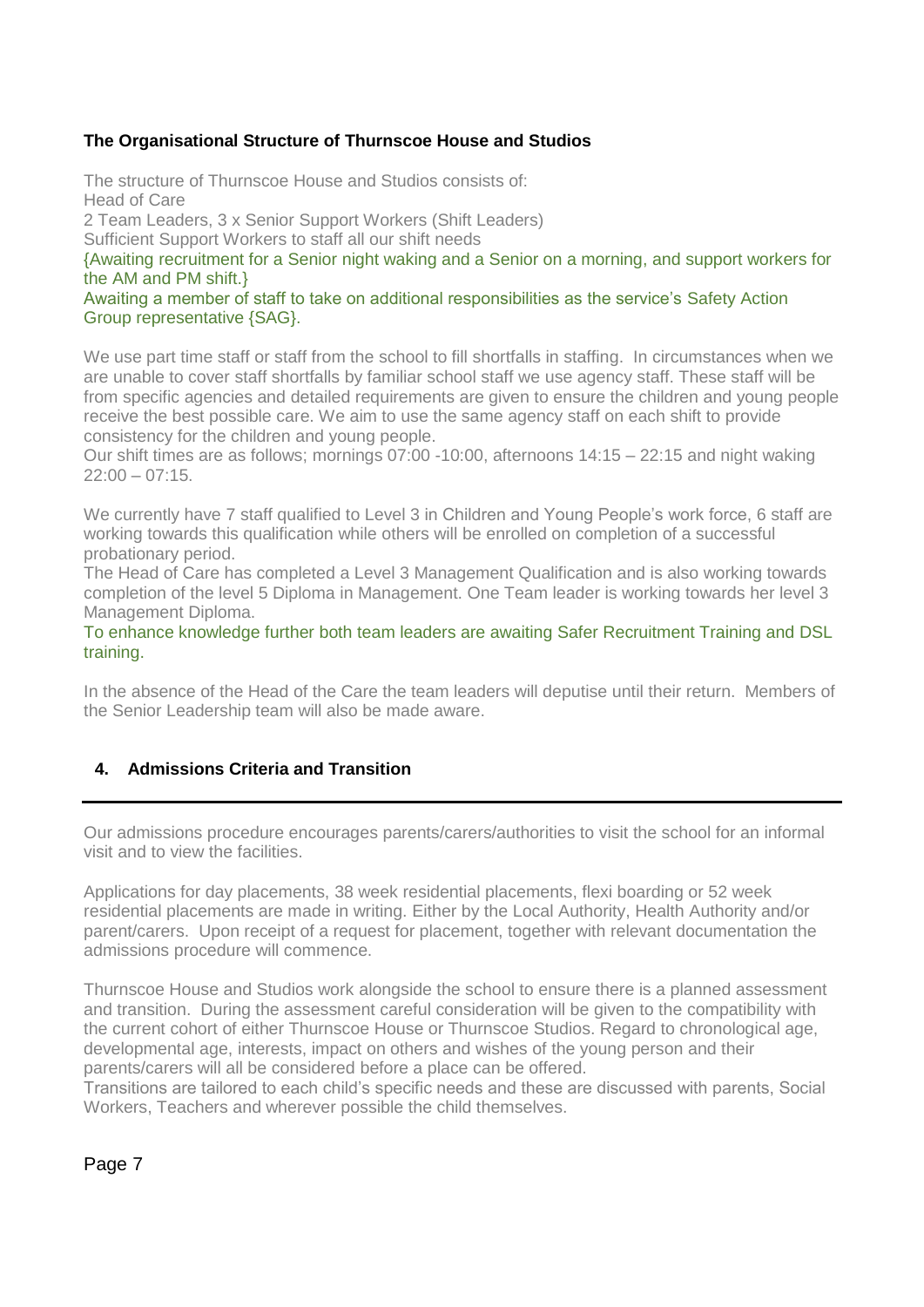Thurnscoe House and Studios no longer use a standard format for the children's guide as all our children receive an individual document that is tailored to their specific requirements. This document is available in a written, symbol or pictorial format. Children are also encouraged to visit the service to meet staff and young people and become familiar with the new environment prior to admission. Children have access to contact details of the Responsible Individual, Children's Commissioner and Ofsted should they wish to contact someone outside of the residential provision and educational establishment about concerns or problems during or after their transition. ChildLine contact details are available in the children's staying safe books as well a photograph and contact details of the Freelance Consultant Appointed Visitor who visits both services every half term.

The child's placement is reviewed from the time of their admission and on-going assessments are carried out by the Speech and Language Therapist, Behavioural Support Team, Residential Staff Team, Occupational Therapist and Class Teacher. The placement is formally reviewed after eight weeks. Thurnscoe House and Studios review the young person's placement within four weeks of admission through an internal Placement Review Meetings. During this process the child's developmental needs are assessd through their EHCP and liaising with class teachers and parents/carers. Meetings also take place in regards to any amendments made to their Individual risk assessment.

## **5. Arrangements for Children's Health and Wellbeing**

Our Safe Management of Medication policy enables all staff involved in the management of medication to practice safely and consistently, and to meet current guidelines for best practice. After successful completion of on-line learning, staff administering medication will complete a competency based practical assessment.

Thurnscoe House and Studios has three members of staff trained to undertake medication competency assessments on staff.

The service has 4 Senior staff who are trained to administer.

All support workers receive thorough witnessing training before they are able to support the administers.

The children's Medication is audited daily, weekly and Termly to ensure best practice at all times.

Selected staff within the school and residential services have a First Aid at Work Certificate. Other staff have received Emergency First Aid training. Thurnscoe House and Studios have a risk assessment to cover first aid within the home. The school has a designated medication coordinator who administers all medication and first aid treatment within the school. The medication coordinator liaises with medication administrators at Thurnscoe House & Studios to ensure all relevant permissions and updates are received. The medication coordinator also updates medical information and homely remedy permission forms annually.

Thurnscoe House and Studios has a support worker who is trained in Mental Health first aid.

{Awaiting a member of staff to enrol and complete paediatric first aid}

{One Team leader enrolled on paediatric mental health first aid}

Two waking night staff are responsible for ensuring all first aid boxes are fully stocked and readily available.

Thurnscoe House and Studios use the local GP or A&E Departments for children's medical treatment during their stay on a temporary residency system. All other medical issues are managed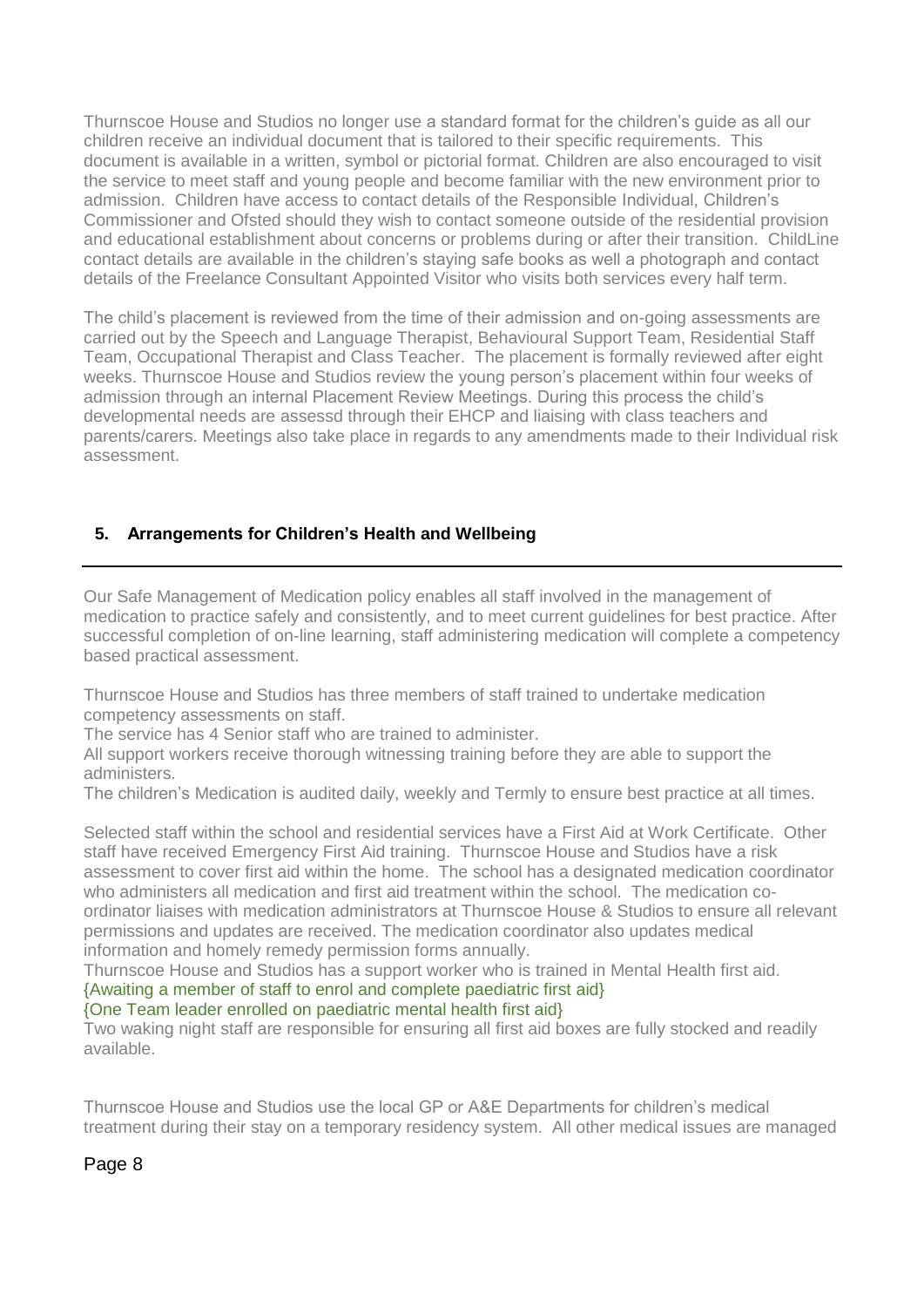by parents. Records are maintained of medication and first aid. Every child within the home has a health plan which records all relevant information. Further to this, staff at Thurnscoe House and Studios monitor sleep patterns, weight, food and fluid intake of each child. Should be there be any dramatic change residential staff can liaise with the class teacher and catering co-ordinator to implement plans across the whole day.

Each child has individual Health Plan which documents current health requirements including any emergency protocols for allergies, or epilepsy.

We also have an allocated Team Leader who oversees the health and wellbeing of all children and monitors closely with the support of all staff.

The Team Leader follows the Diet Nutrition Food and Drink schools and children's services policy which complies with the Education (Nutritional Standards and Requirements for School Food) England 2007 and the The Eatwell Guide which is a policy tool used to define government recommendations on eating healthily and achieving a balanced diet.

### **Provision and Preparation of Food and Drinks**

The aim of our policy is to promote a good diet, but do recognise that some foods may be a source of difficulty for some individuals with Autism e.g. self-restricting diets and sensory difficulties. A healthy range of nutritious, varied, balanced and attractively presented foods will be offered at every mealtime with opportunities for choice. Staff will encourage balanced healthy choices through offering a variety of foods and using different cooking methods in order to help children and young people find food they enjoy.

Ingredients and menus will take into account cultural, medical and religious requirements, and sensory needs where possible. Preferences will be respected and accommodated. Any special diet or a change in need will be provided in consultation with a multidisciplinary team. For example, one child has a visual snack board where he chooses preferred snacks at two separate times and then chooses a main meal.

Two young people take part in shop cook and eat.

The children choose what meals they would like from either PECS symbols or actual photos of foods that have been cooked, this is to enable each child to make definitive person centred choices. The children within Thurnscoe Studios are encouraged to shop for some meal choices and prepare meals with staff support.

The school Catering-Coordinator monitors all of the schools premises to ensure they are offering a healthy, nutritional, well-balanced, wide and varied diet. All meals are freshly prepared on site, using high quality meats, dairy, fruit and vegetable produce from reputable wholesalers. A strict system of Hazard Analysis and Critical Control Points (HACCP) is in operation. All premises are registered with Local Authority Environmental Health Department and are regularly inspected. The School Catering-Coordinator orders all Halal meat from a certified Halal butcher, the service has a copy of the butcher's certificate on site.

Children at Thurnscoe House & Studios access a diverse range of food as each young person has different requirements, for example we have children, who are on a Gluten free diet, intolerant to certain foods and other children who will only eat certain foods if they are cooked to a certain texture and presented a particular way.

All Halal meat is sourced from Morrisons supermarket a copy of the Halal business certificate can be retrieved from the schools catering and compliance co-ordinator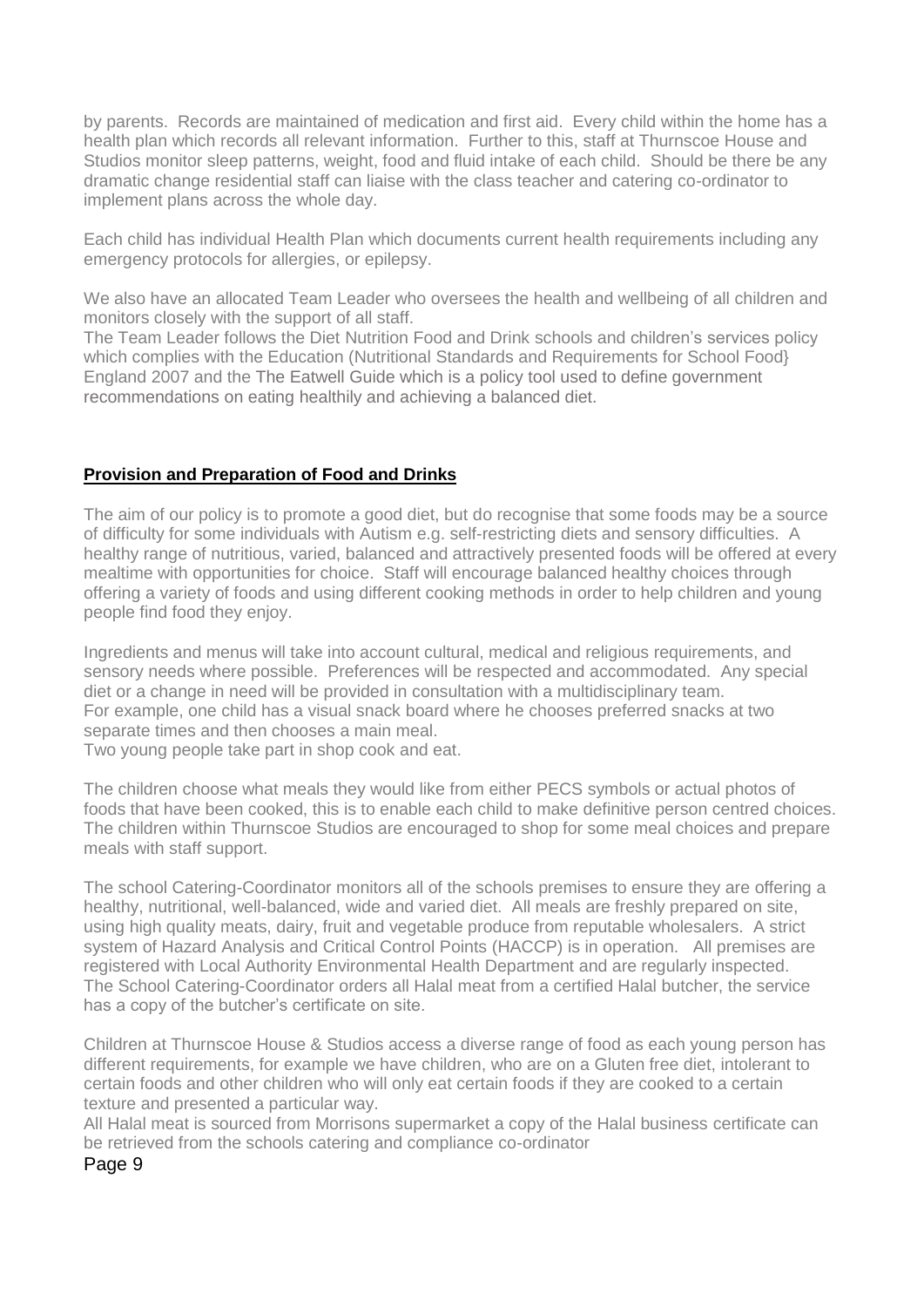## 6. **Arrangements for Leisure Activities and Extended Curriculum**

Due to the nature of autism, children at Thurnscoe House & Studios often need extra support in order to participate in activities and free time. Recreation and free time sometimes needs to be structured to encourage participation and enable maximum benefit from the activity. The activity programmes are planned to include each young person's favourite activity such as gaming sessions, exercise, baking, gardening, enterprise, and learning daily living skills. This may vary on occasions if a young person has expressed or requested a change.

Each young person is allocated a keyworker from each shift to ensure all their needs, wants and wishes can be met.

The service encourages the children to take part in enterprise and work alongside school to incorporate up and coming events and theme days whilst ensuring the children's cultural needs are accommodated.

The team also works closely alongside the children to make items to sell to raise money for different charities of the children's choice.

Programmes rotate on a two-week rolling rota. The variety of activities gives the children the opportunity to experience new environments or build new skills. For example, an exercise session could be parkour, dancing or a lake walk. Children are encouraged to take part in some aspect of the activity rather than refusing to participate. For example, a young person may go for a snack at the venue rather than taking part in the activity or may choose to watch a peer taking part; this may build on an individual's confidence to participate next time or they may be happy to continue to work towards their life skills by purchasing a drink.

Some children prefer to go out alone this will be discussed during the assessment period with the child's local authority this enables children who lack confidence to take part in activities which in turn empower them and help build self-esteem.

The programmes are modified on a regular basis to adapt to children's requests as and when they chose a preferred activity or show dislike to an activity.

The programme includes aspects of the curriculum. Enterprise is encouraged on a weekly basis; children make products to raise money for charities and then visit the charities.

Over the last 12 months the children have raised money for various animal charities as well as the RNLI and BLESSMA.

One child grew some bamboo and then donated it to Yorkshire Willdlife park where he got to visit and take for the red pandas.

Children make choices on activities by either using PECS's symbols or using actual photos of the activities or venues they would like to visit and take part in.

Children can make activity choices during full house meetings or one to one key worker meetings.

Extra display boards have been purchased to inform the young people of up and coming events, such as new releases at the cinema, a new restaurant or youth club or events such as pride. These boards enable all children of all abilities to show an interest in things that may not always be accessible to them.

To ensure an extended curriculum is wholly embraced the Head of Care works closely with the Deputy Principal and Assistant Heads. The young people work towards outcomes identified on their EHCP. The Team Leader oversees the implementation of outcomes and tracks progress with the support of the management team. The Head of Care organises meetings with the Deputy Principal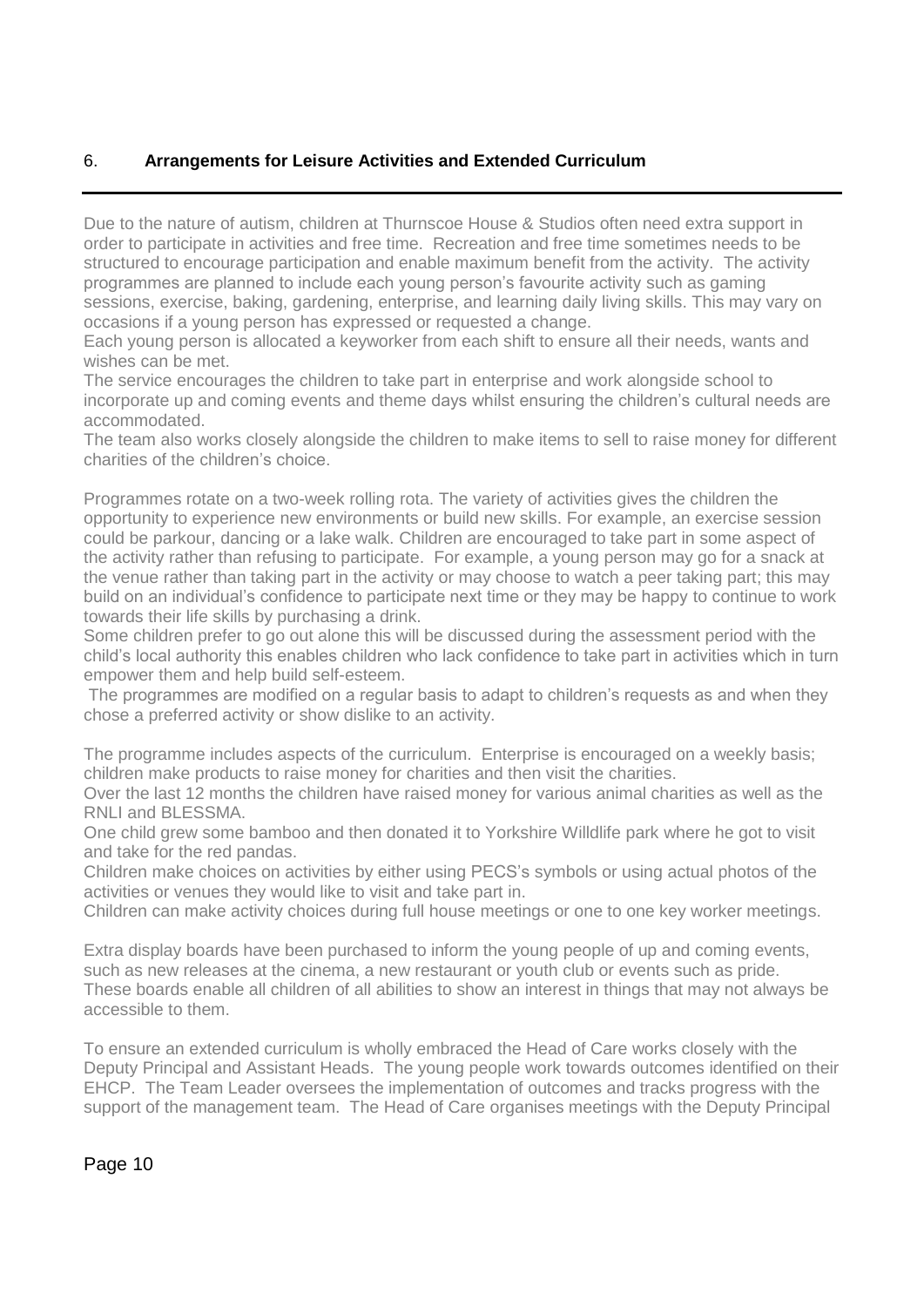and an Assistant Head at the school to discuss any changes to Curriculum and the educational progress of the residential children.

The Head of Care or Team Leaders will discuss parent's aspirations for their child at their Annual review.

To enhance the children's life skills, we are working with families on a parental target, this is something that parents/carers can choose and something they feel would benefit their home life. Some of the targets we have supported parents with include toileting, personal hygiene, learning ballet and road safety.

Team Leaders and keyworkers attend working together meetings with the assistant principals to discuss residential children and to reinforce a collaborative way of working.

## **COVID-19**

Due to the Covid-19 pandemic and the forever changing Government guidelines we have ensured that we can still offer our young people and their families a robust and safe service. With this in mind we have adapted our way of working to ensure each young person, staff and their families are safe and informed.

A letter of consent has been sent out to each parent to inform them of what external activities are available, the activities are in line with ease of restrictions set by the government. Due to this the four-week activity programme has been unable to go ahead as each child has different consent/permissions from parents.

The four-week rolling programme will commence once further restrictions are eased and management feel it is safe to do so.

The governments restrictive measures have also meant that some of the children's preferred activities have been unable to go ahead. The service has offered alternative activities such as nature walks, movie nights and wellbeing activities.

Since restrictions have been eased preferred activities have gradually been reintroduced to the children with parental consent and a thorough COVD-19 Risk assessment.

The Management team appreciate how difficult the current situation is for everyone but in particular people with a diagnosis of Autism and/ or learning disabilities.

Extra provisions have been purchased to enable the children to enjoy spending time indoors or on site such as a pool table, a bike and scooter, extra gardening products and provisions, board games, DVD's and arts and crafts.

The Head of Care has worked alongside one child who really likes gardening, the child has set up a question box where staff can leave plant related questions for him to answer.

The service contacted local businesses to see if they could donate items for the children to use during lockdown some of these items have included; a wooden bench for the children to paint and decorate, a bird table a pergola, a hedgehog house plus gardening tools and equipment.

A local mechanic has also donated tyres for the children to make planters or seats for the garden. Looking into the wellness of others during the Covid-19 pandemic we also contacted a nursing home in Lincolnshire and has enquired about the young people becoming a pen pal to one of their service users. The young people have all written letters to a lady at the home and all appeared to enjoy this and are looking forward to receiving her reply.

Continuing with our charity work the young people have chosen their own charities to raise money for including the Wonkey Donkey sanctuary in West Yorkshire.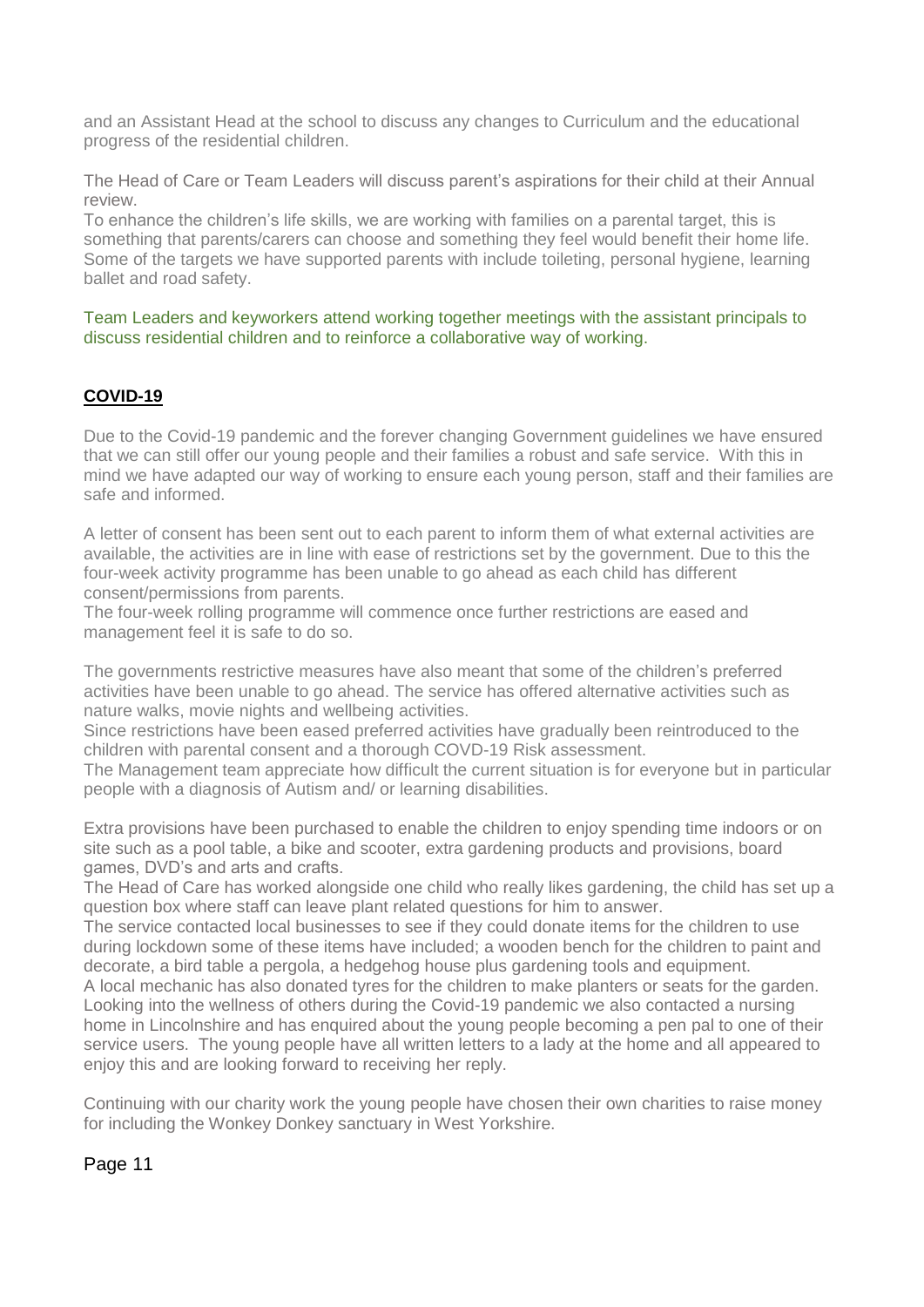The children are currently decorating pebbles to sell to raise money for the DEEP which they will visit and donate.

All minibuses are cleaned before and after children access them, all indoor resources are also cleaned after every use, each child has their own set of toys/ self-occupying items which staff ensure are cleaned at regular intervals.

As more restrictions ease we will begin to reintroduce more activities and update the activity programme.

## 7. **Arrangements for Consulting with and Supporting Children**

The school and residential settings are committed to full involvement by all people using our services. The school ensures children are able to make their views known, through the School Council, contributions to their Annual Review meetings, and questionnaires to people directly using our services and their families. Young people are also actively involved in the interviewing of potential new staff, the children can either choose to sit on the interview panel or can be filmed asking a question for the candidates.

Young people are consulted about their future wishes and these are relayed by the young person or on their behalf when they are approaching the time to leave the service. Residential staff work with the class teachers to facilitate an agreed transition plan and work alongside the child to develop an individualised Person Centred Plan.

Each young person has their own Staying Safe booklet which contains a personalised and individualised complaints form. They are supported by staff to understand and use the form when they have a concern. Staying Safe is regularly included within the activity planner and includes various topics which staff cover with the young people such as "bullying and keeping yourself safe and the NSPCC'S PANTS information. Staff are encouraged to complain on behalf of children should they recognise signs that a child is unhappy with any given situation.

If a young person was to complain the HOC would respond to the child with their actions. Staff have also helped children to cover subjects such as Black lives matter, and social distancing. In July 2021 we introduced hot topics where we support the children to learn about topics that are of interest to them this includes sexuality and bullying.

#### **Children's meetings**

Young people meet with their keyworker each week and cover their staying safe book or "how to complain" information. Some children will also meet with their peers or key workers to discuss any changes they would like to make to the service, or they may cover hot media topics that will help them stay safe.

Visuals are on display in each service of the maintenance worker and a description of what he does. This has been very successful with one child asking for staff to ring him as he wanted his door fixing and his bedroom decorating.

Children who wish to can have a personal diary where they can reflect on their week in residential or overnight stay. The children are encouraged to complete this with staff support or independently, this enables the children to tell keyworkers of things they have or haven't enjoyed such as activities or meal choices.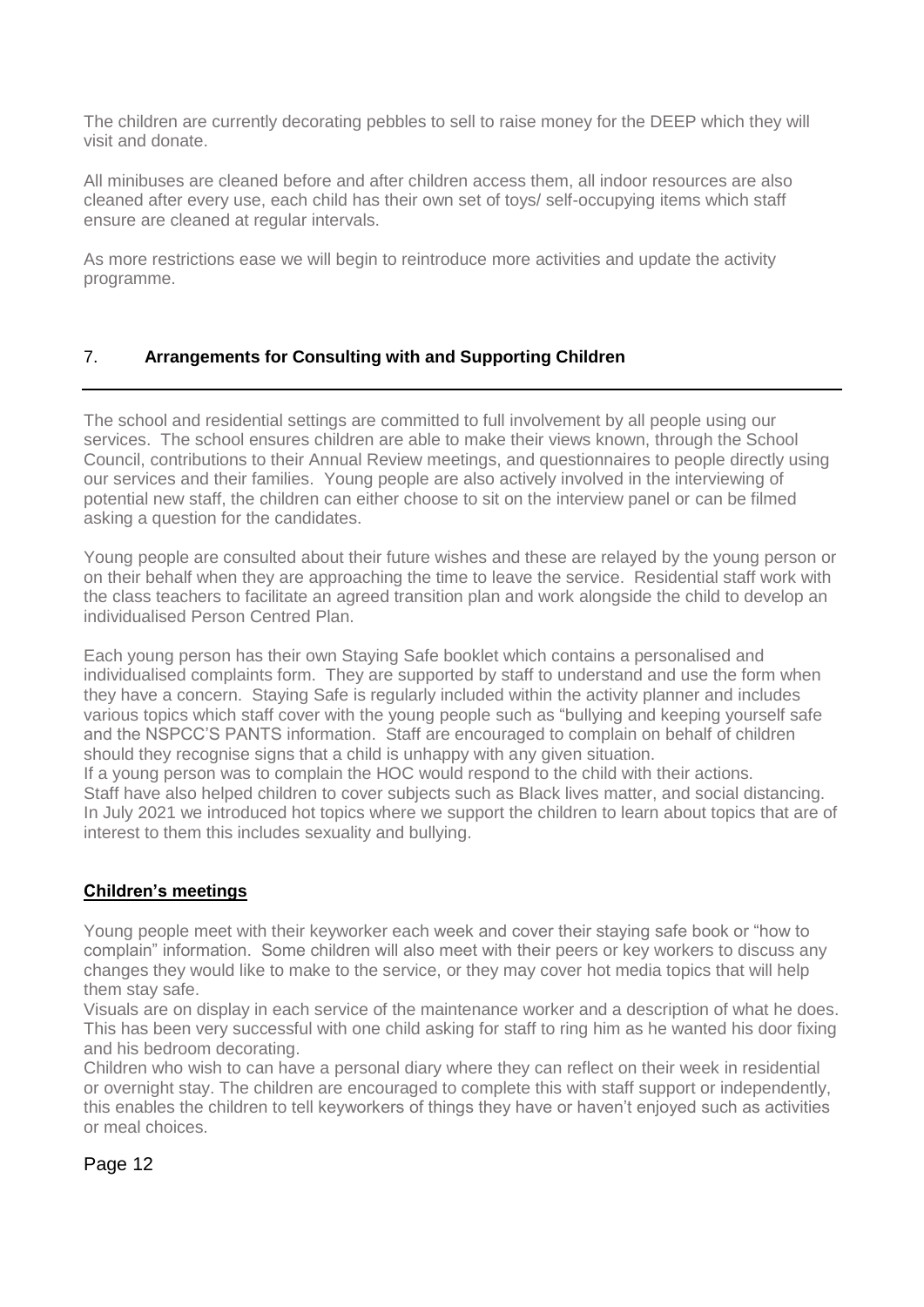If children struggle to take part in weekly meetings or individual meetings they are encouraged to use talking mats to express their likes and dislikes.

## **Menu choices**

Children at Thurnscoe House choose their favourite foods which are then incorporated onto a weekly menu. Children at Thurnscoe Studios prepare a weekly menu which is collated during meetings with their peers. New foods are introduced to add variety and new experiences. The menu also reflects the young people's cultural requirements and special diets. Festivals are also included within the menu. Children are able to refuse food and alternatives will be offered. Monitoring collated also impacts the menus, for example if children are regularly refusing food, the menu will be changed; or if a child is not within a healthy weight bracket, staff will meet with them to discuss adaptations to their menu.

Children are encouraged once a term to eat out at a food venue, where they will choose, order and pay for their meal, building confidence and life skills.

Due to COVID-19 and the restrictions that are in place eating out at a food venue has currently been suspended. Children instead are encouraged to find food choices from a menu and go to a drive through to collect the food. Some children are shopping for meal items and then preparing meals with staff support.

One child is dropped off a short walk away from a local chip shop and encouraged to walk to order and pay for her own food.

From July 2021 with parental consent children can access a restaurant or café of they request to.

#### **Activity programmes**

Due to the nature of autism children at Thurnscoe House & Studios often need extra support in order to participate in activities and free time. Recreation and free time sometimes needs to be structured to encourage participation and enable maximum benefit from the activity. The activity programmes are planned to include each young person's favourite activity such as, gaming sessions, exercise, baking, gardening, enterprise and daily living skills. This may vary on occasions where a young person has expressed or requested a change or it's a special occasion such as a birthday or religious festival such as Diwali or Eid.

The Team Leader ensures the programme contains the different projects / themes that the children are working on such as Roald Dahl day, Genes for Genes day and the children's charity work. The Head of care also works alongside school to ensure we are working together when covering theme days.

#### **Inspections**

Ofsted inspects Thurnscoe House & Studios annually. The service is also inspected each half term by a Freelance Consultant Appointed visitor who is responsible for carrying out the Standard 20 visits. At every visit young people are given the opportunity to talk privately to the visiting adult.

Feedback is encouraged, listened to and acted upon. Both settings are committed to communicating with individuals in ways that are meaningful to them, to enable full participation.

Due to COVID -19 most standard 20 inspections have taken place either over the phone or via teams. Children have spoken to the appointed visitor over the phone. Face to face visits have been reintroduced from September 2021.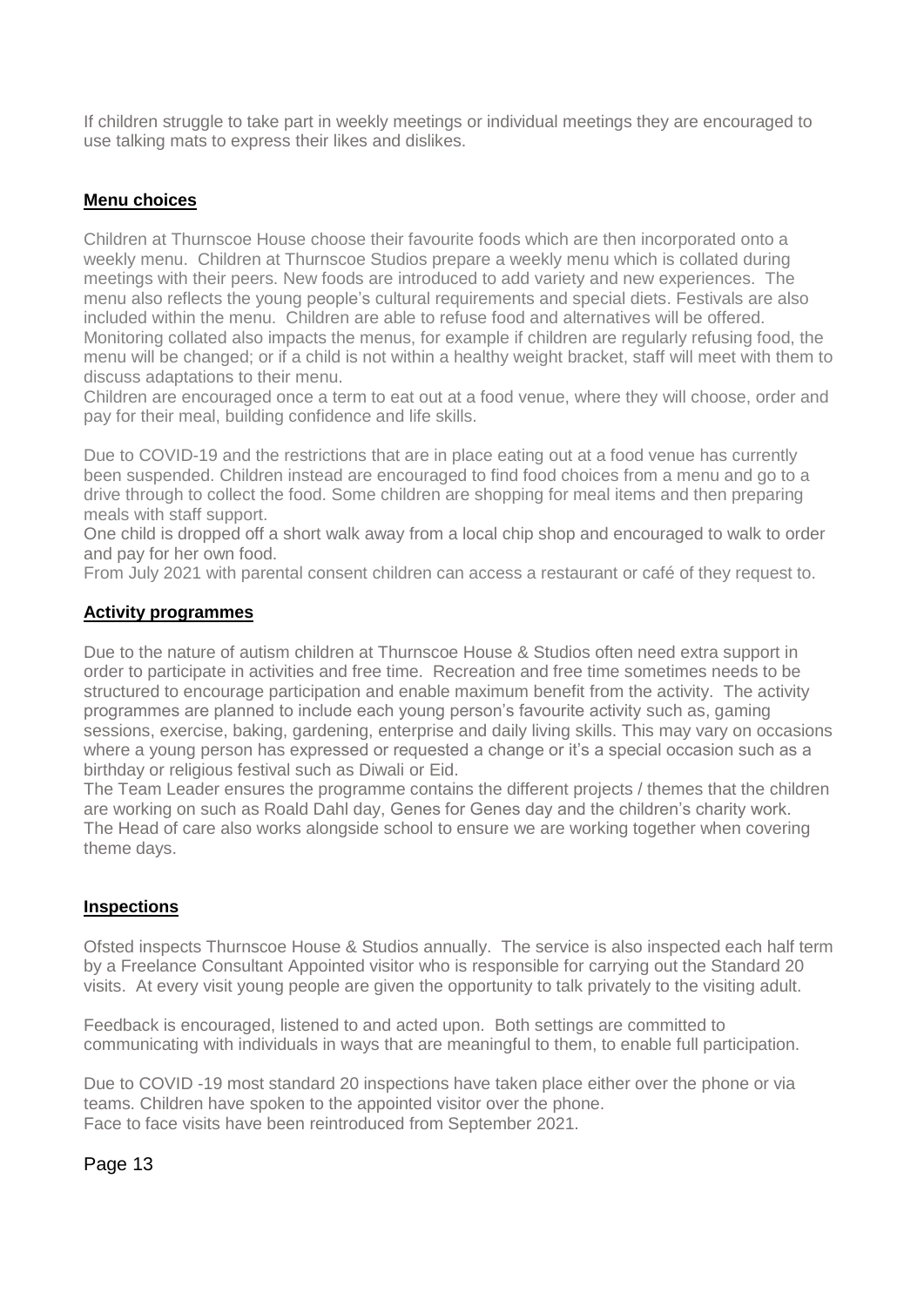#### **Personal Possessions**

Staff will support and supervise children with support tools as appropriate to ensure money, important documents and valuables are stored safely. In the absence of suitable storage facilities the office safe will be used. Staff will ensure any individual who is capable of managing a door key or similar is encouraged to use this at appropriate times.

Children who bring pocket money into the service have a care plan in place as to how it is stored and how it is kept safe. All pocket monies are audited weekly or as and when the child brings money into the service or requests to take their money out.

In line with our policy "Bedrooms and Personal Individual Space of People We Support" an inventory will be made as part of the move into the home of all possessions and updated regularly. Flexi boarding children have an Inventory completed on every visit.

Children's clothing is colour coded to ensure it is returned back to the child after washing and ironing.

Our "Room Search Policy" seeks to preserve the privacy of all the people using our service to the greatest extent possible and is opposed to room searches in principle. Staff will not normally enter an individual's room without first obtaining the individual's permission unless specified in the Care Plan due to the nature of the autism spectrum disorder. Room searches will only be conducted in exceptional circumstances such as high suspicions of a resident hiding objects, or substances capable of endangering themselves or other people we support or violation of health and safety regulations.

## **8. Fire Precautions and Emergency Procedures**

The NAS has a Health and Safety Manual and Disaster Policy which is implemented across all sites. All buildings and maintenance are managed by our onsite Facilities Manager who also leads the Safety Action Group meetings.

The residential settings have a fire risk assessment which complies with the regulatory Reform (Fire Safety) order 2005. All children are encouraged to participate in fire drills. Staff receive regular fire safety training, fire drills and evacuations. The fire risk assessment is regularly updated by the Facilities Manager.

All children are encouraged to take part in fire drills, this is discussed with them when their placement commences.

Fire drills are practiced with each new child to enable us to put the correct support in place should we need to evacuate.

The Head of Care has completed Fire Risk Assessment training.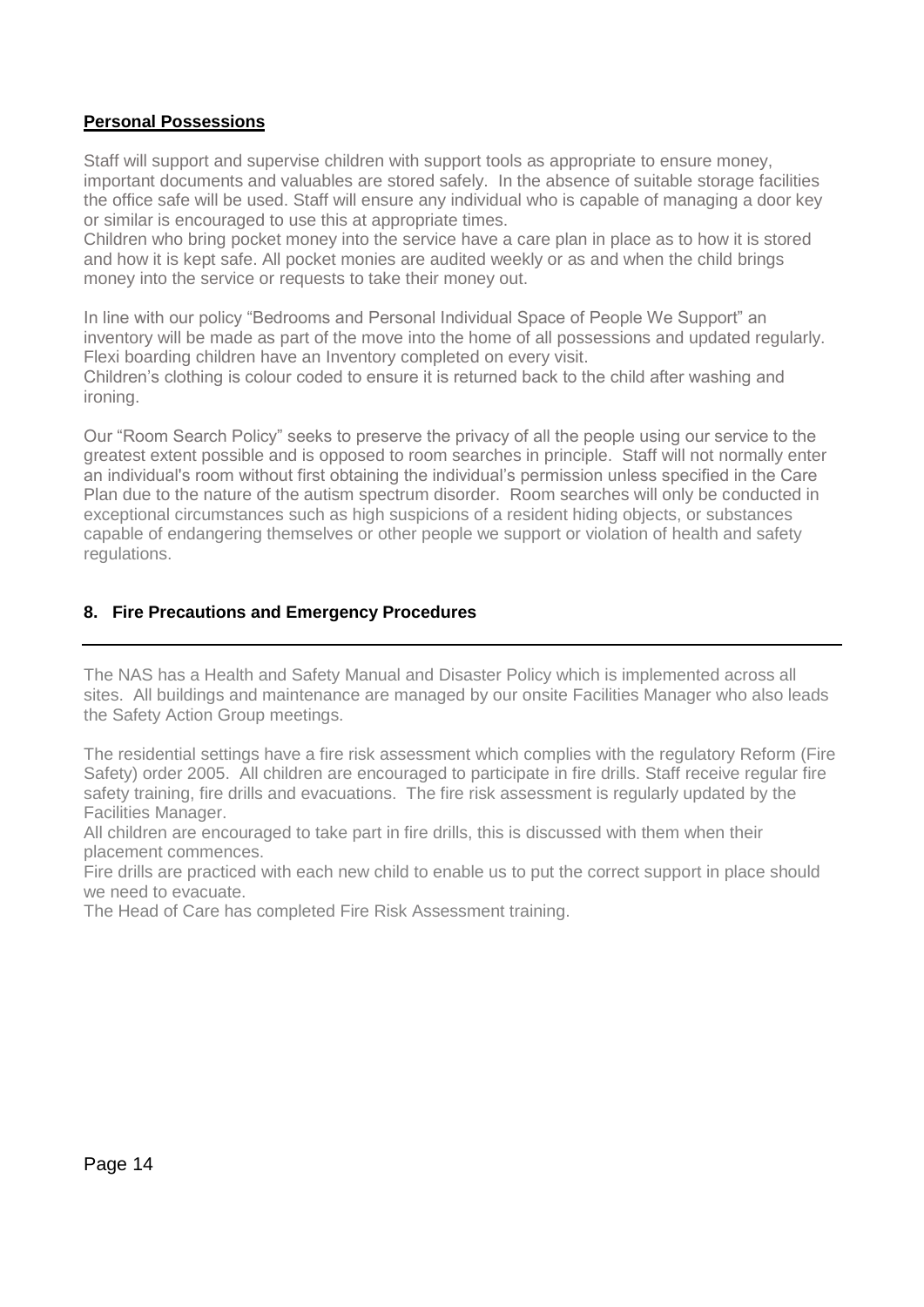#### **9. Arrangements for Contact**

Children and young people are encouraged to contact home in a variety of methods including telephone calls, e-mail and TEAMS. Parents can also visit children at the service, however we ask that this is arranged with the team to ensure other children in the service are not affected.

Parents have the opportunity to contribute to their child's education and care. They are kept informed of progress through link files, regular telephone calls, e-mail's, Statutory Reviews and My Progress Parent Review days.

All relevant staff are available for consultation either by telephone or personal appointments. Parents' views on the support of their child are formally sought through a pre-annual review form and quality assurance feedback forms sent out by the School.

Due to COVID-19 parents who are wanting to visit the service must have their temperature taken. This is discussed with parents prior to the visit taking place. All visitors must wear facial coverings unless exempt and follow social distancing guidelines at all times and follow good hand hygiene.

#### **10. Arrangements for Dealing with Complaints**

Our Compliments, Comments and Complaints Policy describes how feedback, which will assist in the continuous improvement necessary to achieve this mission and vision, must be handled, including:

- Receiving, responding to and following up formal and informal complaints
- Receiving and acting upon comments and practical suggestions
- Receiving, passing on and following up compliments and concerns

The staff team within Thurnscoe House and Studios encourage and empower the children to complain if they are not happy. This is taught by having one to one weekly meetings with each child. Thurnscoe House and Studios present the complaints policy in various formats within the service, along with contact details of the Children's Rights Commissioner and Designated Safeguarding Officers. Thurnscoe House and Studios have developed children's complaint forms to ensure they are accessible and relevant to each individual child.

#### **11 Promoting positive Behaviour and Relationships**

Our policy Behaviour Support in Schools and Children and Young People's Service implements a written policy on the definitions and principles behind positive and proactive behaviour support.

Children and young people with autism can behave in ways that hinder their development, restrict their social inclusion and adversely affect their education. In the school the aim is for children and young people we support to be accepted and integrated in to the community as far as is possible. To achieve this they have the right to a broad education that defines society's rules and expectations and to be taught to respect other people's rights. Teaching the children we support to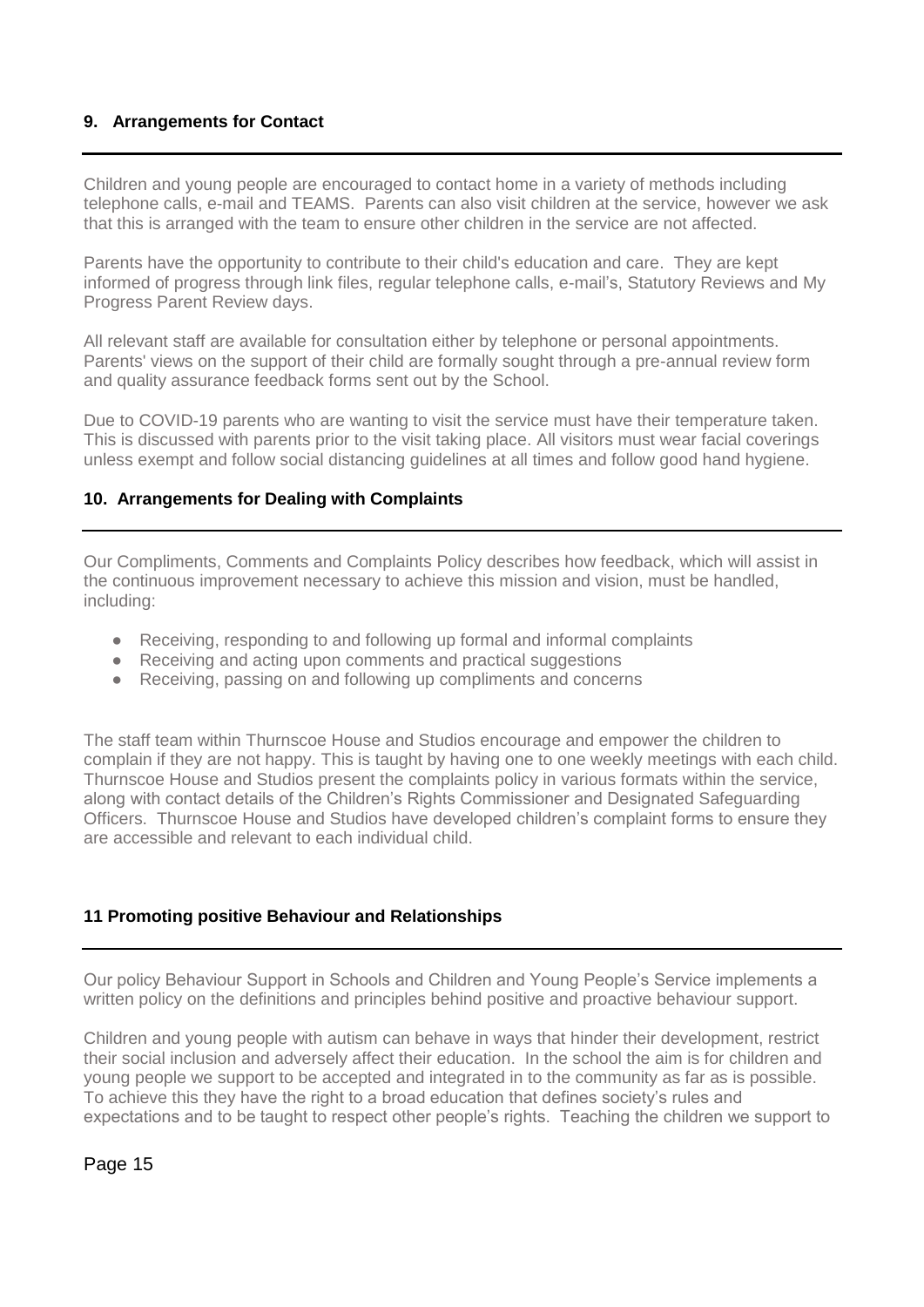understand and respond appropriately in different situations is central to achieving our aim of their acceptance and inclusion.

Staff teams receive initial training and refresher sessions on supporting the nature of autism and aspects of resulting communication, social interaction, behavioural and sensory needs using the SPELL approach. In house training is also given on proactive and reflective behaviour support by the Psychology team. In addition all staff are trained and attend refreshers on Studio 3 techniques, which are non-restrictive and work to maintain low arousal approaches to behaviour support. Our policy Use of Restrictive Physical Interventions (RPI) in NAS Schools & Services outlines the clear procedures to be followed if a young person is displaying significant harm to themselves or others. Senior staff are alerted and records are completed of the incident. All RPIs are discussed weekly within Senior Leadership Team meetings.

The NAS also have a senior level RPI group which meet to analyse data across all school services. Restrictive Physical Interventions may be incorporated as part of Individual Behaviour Support Plans (IBSPs) with senior Studio 3 trained staff support.

Clear ISP's are developed in conjunction with support staff across school and residential to analyse the nature, function and resulting appropriate support strategies. Personalisation, motivation and proactive support are at the core of ISP's. If appropriate and with understanding young people may be on reward structures as part of their support plan. We do occasionally have young children who are greatly overwhelmed by the sensory overload presented within the environment; particularly in the school setting and can become extremely distressed by the level of stimuli presented. In this instance, we may carefully consider if a gradual reintroduction to increasingly greater areas is a better way to offer support. Any support plan which involves any safety or stress reduction aspects involving any kind of limiting of personal space or possible impact on liberty is done in conjunction with a clear internal and external multidisciplinary procedure and reviewed frequently.

Debriefing procedures are in place for all staff and personal wellbeing is supported and additional access to Health Assured Employee Assistance Programme. All children are supported, redirected and monitored if they have become involved in any kind of incident.

#### Within Thurnscoe House and Studios we are developing a debriefing talking book to enable the children to tell us how they are feeling.

Child complaints forms are available as part of the NAS Compliments, Comments and Complaints Policy and accessible for young people in either symbol or written format. This complements the NAS Anti-Bullying in Schools and Children and Young People's Services Policy. Children can take part in the School Council, which meets termly. Issues are linked back through the Deputy Principal and disseminated further as required.

**\_\_\_\_\_\_\_\_\_\_\_\_\_\_\_\_\_\_\_\_\_\_\_\_\_\_\_\_\_\_\_\_\_\_\_\_\_\_\_\_\_\_\_\_\_\_\_\_\_\_\_\_\_\_\_\_\_\_\_\_\_\_\_\_\_\_\_\_\_\_\_\_\_\_\_\_\_\_\_**

## **12 Arrangements for Child Protection and Countering Bullying**

The NAS Safeguarding Children outline the Society's policy. The Robert Ogden School Safeguarding Children Procedure outlines local protocol.

Page 16 The Head of Care is one of the five Designated Safeguard Leads overseeing Safeguarding children within the Robert Ogden School and its residential services. Our lead is the Principal of the school. Our school's safeguarding system has recently been reviewed, implementing a system called CPOMS (Child Protection Online Management System) which enables our Nominated Individual to have access to all safeguarding/cause for concerns. We have also increased our team of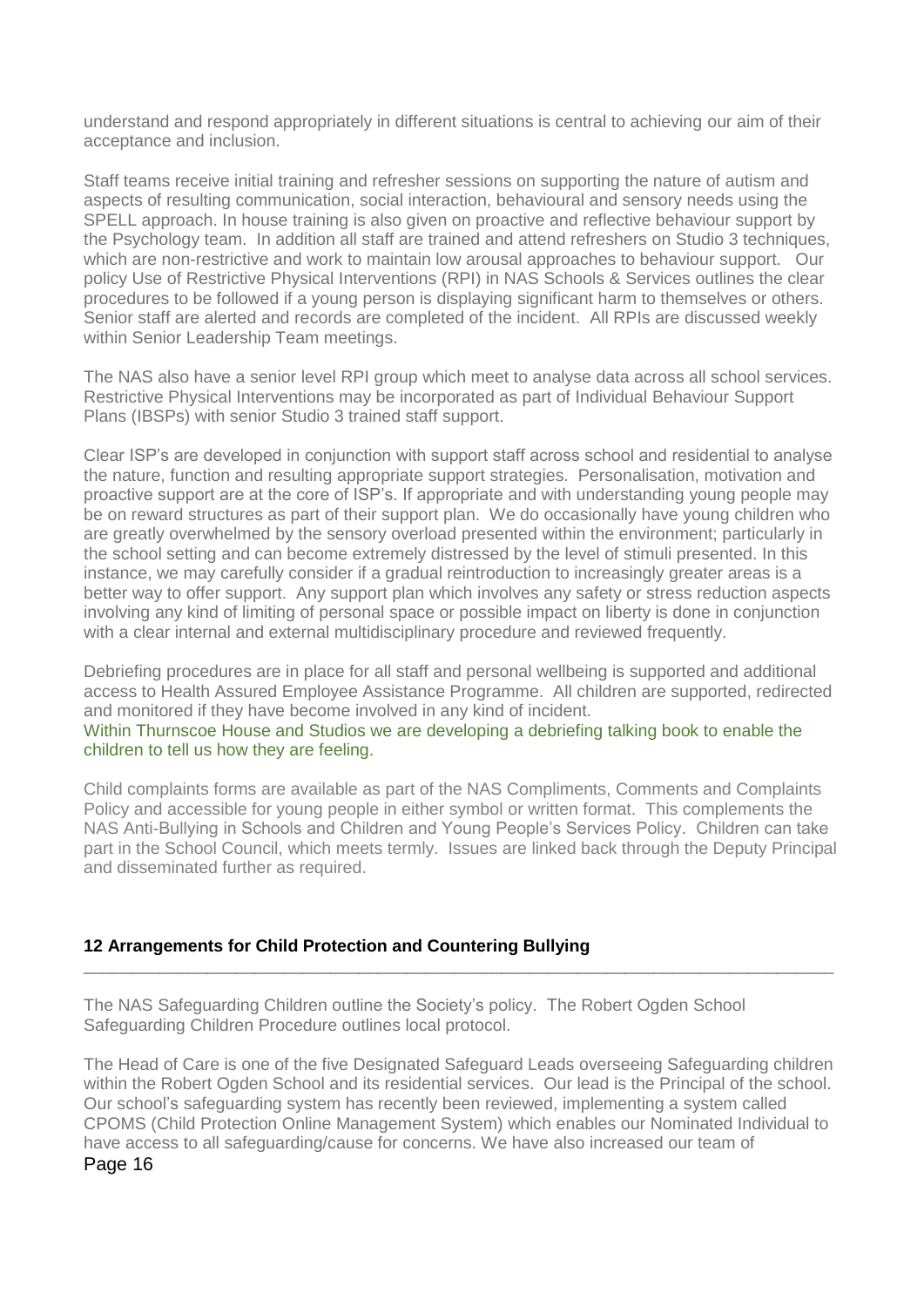Designated Safeguarding Lead Assistants to ensure all concerns are dealt with appropriately and in a timely manner.

Within residential the Head of Care has undertaken various safeguarding related courses such as Contextual Safeguarding, forced marriage, FGM and Honour based violence and training on child protection conferences.

The management recognise that safeguarding is everyone's responsibility and believe it is of paramount importance that all staff receive advanced Safeguarding training as well as annual refreshers. We have recently booked senior staff and support workers on training covering subjects such as CSE, CCE and Safeguarding young people against gaming and gambling related harm. All serious or significant incidents are reported to our Nominated Individual. A weekly report on current issues of concern, incidents, and serious events is drawn up by the Nominated Individual and circulated to the NAS Senior Management Group and the Chair of EQDC who are able, if necessary to take appropriate additional action.

DSL'S meet weekly to discuss all safeguarding concerns with the well being and safeguarding lead and every half term residential manager's meet with the e-safety officers, IT technician and safeguarding and well being manager to discuss any online safety concerns. Safeguarding concerns are discussed weekly where relevant at SLT.

The Head of Care attends quarterly meetings with Barnsley Providers and services thus enabling the service to liaise with South Yorkshire Police and Education on local topics.

Due to COVID -19 these meetings have been unable to go ahead in person, the Head of Care attended them virtually. The Head of Care ensures they read the providers meetings to keep abreast of any localised concerns.

The Head of Care is a Designated Safeguarding Lead, other Residential Line Managers and some Support Workers have attended Barnsley Multiagency Safeguarding Children training. All staff receive regular updated training in Safeguarding Children and PREVENT. The policy is covered on a regular basis during staff meetings and Reflective Supervisions and quizzes to ensure the whole team are kept up to date with current guidance and knowledge.

The head of care recently arranged PREVENT training directly through the prevent and cohesion officer for Barnsley to enable staff to have a far greater understanding.

The Head of Care has arranged with a local police officer to visit the service and meet the children, the police officer will be delivering some bespoke training to the children on how to keep safe. The service has a detailed location risk assessment in place.

Within Thurnscoe Studios the children and young people have access to a PC that is connected directly to the Robert Ogden School network and a game console in the communal lounge. Within Thurnscoe House the children access games on the house IPADS and on a Nintendo WII. The children within Thurnscoe House can access the office PC's should they request to with staff support. The services also have access to other tablets some of which are used specifically for Skype calls home. Wi-Fi connections are securely managed by the ICT Technician**.** Our ICT Technician is also able to support the team with specialised support and guidance to ensure children remain safe.

The IT technician works alongside the deputy head of care to produce e-safety risk assessments and plans.

Each child has a "Philomena protocol Missing from Care incident" which is sent to South Yorkshire Police Missing Child Officer. Our "Missing Child Policy" guides staff or volunteers of what to do if a child is missing. The Philomena protocols are completed within the first three weeks of a child accessing the service and are updated regularly to include changes of appearance/behaviour and areas the child may seek/access.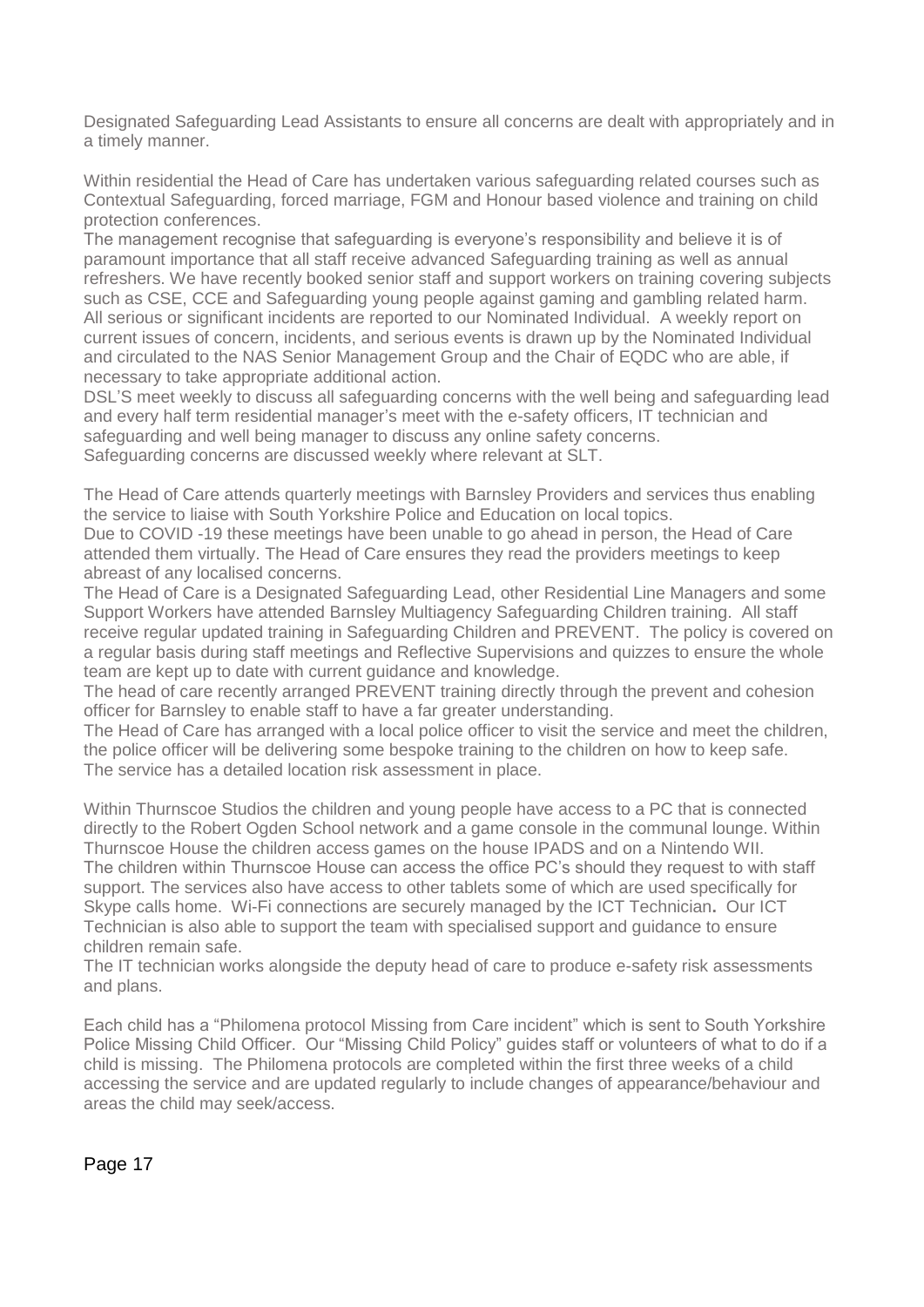### **Staff Recruitment and Checks on Other Adults**

The NAS Recruitment and Selection Policy and our Safer Recruitment Policy is compliant with the Education (Independent School Standard, England) Regulations 2014, National Minimum Standards for Residential Special Schools, Keeping Children Safe in Education (published by the Department for Education) (KCSIE) statutory guidance, Safer Recruitment and the NAS Equal Opportunities and Diversity Policy. To this end all employees involved in recruitment and selection have a duty to take action to eliminate discrimination throughout the recruitment and selection process.

The Management at Thurnscoe House and Studios all take part in recruitment of staff, shortlisting and interviewing of new candidates.

#### One Team leader to be enrolled on safer recruitment training

#### **Staff Deployment and Supervision of Children**

Staff work fixed hours, allowing for the formation of purposeful and effective relationships with children and providing a stable and nurturing environment.

Residential rotas will take account of individual time spent with the people we support, the completion of records, staff supervision and planning, the carrying out of care programmes, opportunities for adequate handover between staff and an on call provision. The residential settings will comply with the legal requirement that a record of all rotas actually worked be kept to demonstrate achievement of staffing levels throughout both day and night and that provision is made to ensure adequate cover during absences.

The residential setting has two team leaders who have suitable experience and is qualified to deputise in the absence of the Head of Care. The Head of Care has the responsibility of good practice and therefore her role includes mentoring and developing staff practices and highlighting changes that could improve current systems and monitoring the children's educational outcomes and Placement Plans, writing and attending the children's meetings and writing risk assessments all. We also have one Team Leader who is accountable for managing residential programmes, medication monitoring, menus and healthy diets.

The second Team Leader oversees the implementation of outcomes and tracks progress with the support of the management team.

All shift leaders have substantial relevant experience of working in the school and management experience. For newly appointed shift leaders we facilitate a buddy system and an on-call system. New shift leaders will also experience the morning shift and the afternoon shift and will be given ample time and support to read the children's paperwork. Senior staff and Support Workers are always encouraged and empowered to take on areas of responsibilities that meet their skill set.

Our "Conduct Management Policy" highlights the standards of conduct that are expected of all staff. This policy is a guide for both managers and other employees. Appendix 1 of this policy clearly outlines levels of authority within the organisation, school and home.

Staff at the home, are of both sexes and work set shift patterns to create continuity for the children. The home employs a morning team who work 7am -10am, an afternoon team who work 2.15pm - 10.15 pm, and separate night waking team who work 10pm-7.15 am.

When covering staff absence, we use Teaching Assistants from school who the children are familiar with again this provides consistency for the children.

If agency staff are required then the Head of Care requests agency staff who have worked at the service before for consistency for the children.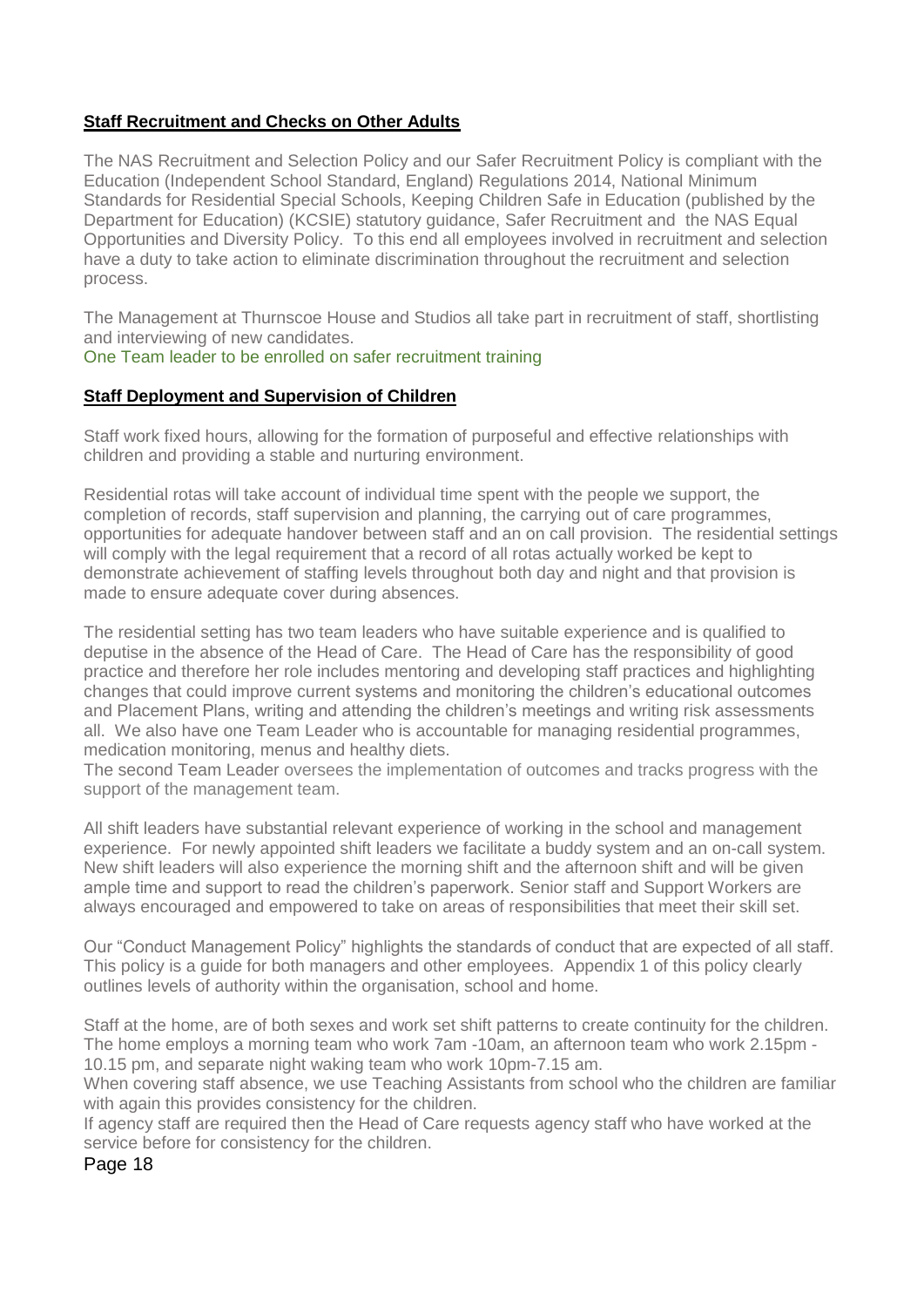Our "Key Worker Policy" provides guidelines for Keyworkers when working with people with an autism spectrum disorder. The role of the keyworker is to be the named person or persons responsible for supporting the children on a day to day basis, and to offer support and guidance to the children and young people. Within Thurnscoe House & Studios the Seniors and Support Workers undertake the role of keyworker. Each child has an allocated keyworker on each shift, this is to ensure the children are supported effectively on a day to day basis; however, a child or young person may seek support from any chosen member of staff and may request a different keyworker which will then be actioned.

Staff work alongside children to develop individualised person-centred complaints forms that are tailored to meet each child's level of understanding.

### **Staff Supervision, Training and Support**

This policy and its procedures provide a framework for the management, support and development of all staff working for the NAS. The policy is supported by the Learning and Development Strategy, the Learning and Development Policy, Support and Supervision Policy, NAS Competency Framework (and/or agreed Professional Occupational Competency Framework).

Thurnscoe House and Studios complete an annual appraisal in September and a review of these objectives in March. Any other Performance Management is addressed at the time. Reflective supervision has been implemented which occurs a minimum of four times a year or when necessary. In essence, the reflective supervision model will utilise the concept of self-awareness development through the SPELL framework and its underpinning values and, an awareness of the values of others which are central to the practitioner's own developing identity.

The Learning and Development annual requirements of the service are forwarded to the School Development Co-ordinator and outlines key areas of priorities for employees at Thurnscoe House & Studios for the coming year. The training and development is incorporated into the Learning & Development Plan for the service, which serves as a pathway for turning strategy into a reality for all staff and those we support.

During COVID-19 a well-being reflective supervision was arranged by the Team Leader to gain the thoughts of the staff and how they were managing throughout the pandemic.

Team meetings occur every term or when required as well as full staff meetings which are usually organised for an inset day.

#### **Monitoring by Independent Visitors**

Residential Special Schools receive six visits per year as required by regulations and standards. Visits will usually be announced in order to ensure the planned visit can be carried out. However visitors inspecting Residential Special Schools will need to ensure they comply with the, National Minimum Standards for Residential Special Schools 2015 and conduct some of the visits unannounced.

The Quality and Compliance Team will co-ordinate the distribution of reports to Service Managers and Principals. In addition, reports will be analysed, and the information collated will be used to improve services and the quality of life for the people we support.

Due to COVID-19 most standard 20 inspections have taken place either over the phone or via teams. Children have spoken to the appointed visitor over the phone.

Page 19 Face to face visits will be gradually reintroduced for September onwards when safe to do so.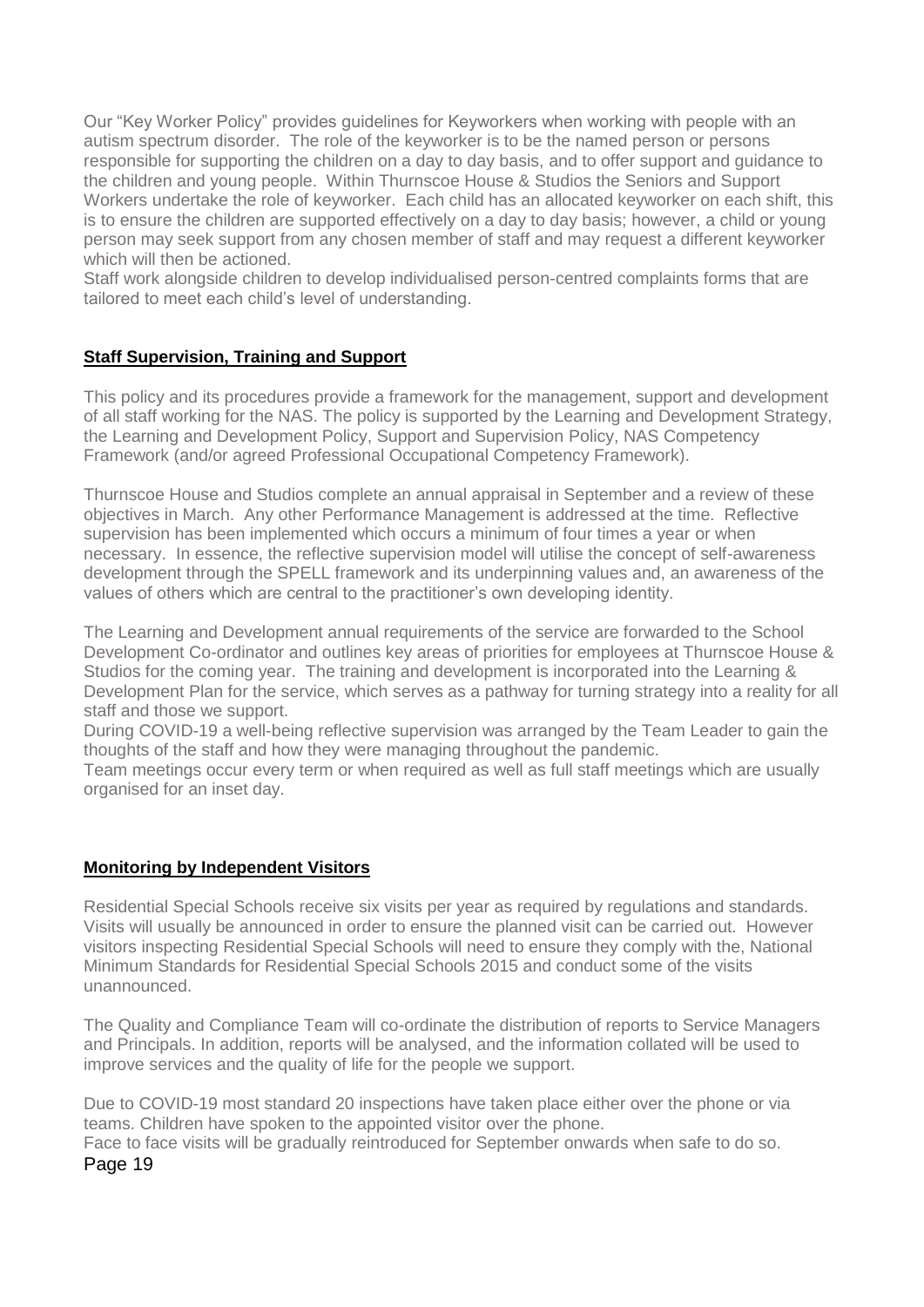## **13 Equal Opportunities**

Due to the nature of the autism spectrum and other accompanying learning disabilities, particular attention will be focused on each individual's needs. This will allow all members of the school community the opportunity to develop to their full potential. All children will be entitled to a balanced, broadly-based and relevant curriculum, with a wide range of achievements celebrated. Young people will be made to feel that they are valued, that their identity is respected, and that their placement is a secure and welcoming environment.

Equal opportunities applies to all areas of school life, including residential services, classrooms, corridors, playgrounds, the canteen and staffroom, and encompasses management meetings, parents meetings and such like. The NAS advocates a whole school approach to equal opportunities, and aims to involve all members of the school community in its development and implementation.

To ensure the children have the opportunity to make informed choices they are provided with the resources to do so, such as choice boards and files. These are tailored to each child's preferred communication style.

#### **14 Arrangements for Implementation and Review of Placement Plans**

The school has a School's Information Management System (SIMS) database consisting of young people's records. SIMS will be used to produce statutory and non-statutory returns, and information in support of planning, management, and the raising of school standards. The school uses the recommended core modules, which will record details of:

**\_\_\_\_\_\_\_\_\_\_\_\_\_\_\_\_\_\_\_\_\_\_\_\_\_\_\_\_\_\_\_\_\_\_\_\_\_\_\_\_\_\_\_\_\_\_\_\_\_\_\_\_\_\_\_\_\_\_\_\_\_\_\_\_\_\_\_\_\_\_\_\_\_\_\_\_\_\_\_**

- o Personal information
- o Parental, professional, purchaser and emergency contact details
- o Special Needs information
- o Attendance records including exclusion Ofsted inclusion data
- o Photograph of pupil/student
- o Medical records including any dietary requirement
- o Review information

#### **Placement Plans within Thurnscoe House & Studios are separated into six areas:**

- Working File this contains an overview of support necessary for each young person along with joint education/residential plans as well as sections on key worker information and staying safe.
- Additional Information contains health monitoring and multi-agency meetings including annual reviews, professional discussions, transition plans and any other relevant correspondence.
- Portfolio holding all outcomes achieved by the young person, this document is used by the child when they leave to show all their personal achievements.
- Photographic Evidence File Photographs and reports of termly activities and WOW moments and certificates.
- Contact File contact with parents, carers, Social Workers and others